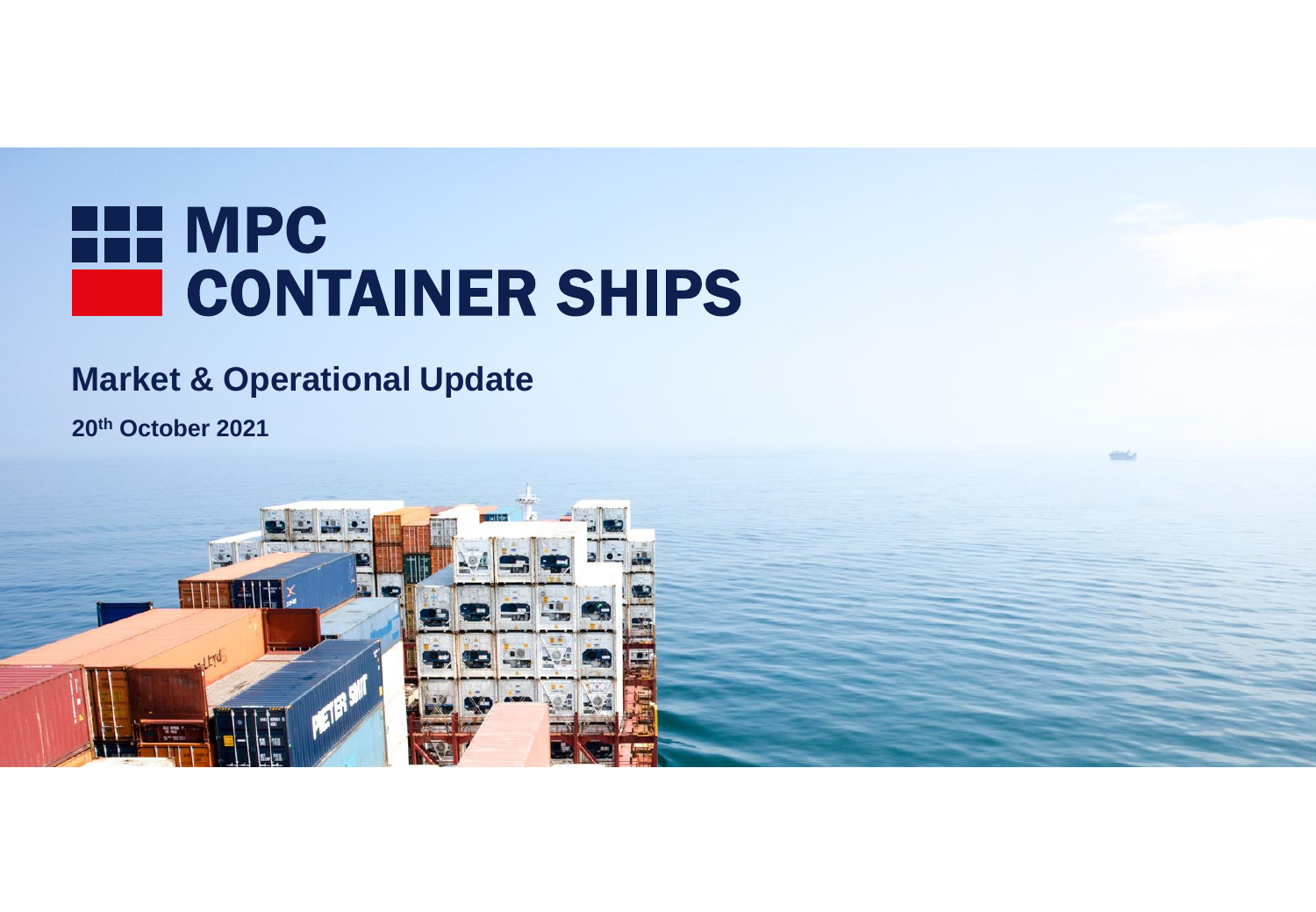## DISCI AIMER

THIS PRESENTATION (THE "PRESENTATION") HAS BEEN PREPARED BY MPC CONTAINER SHIPS ASA (THE "COMPANY") FOR INFORMATION PURPOSES ONLY AND DOES NOT CONSTITUTE AN OFFER TO SELL OR A SOLICITATION OF AN OFFER TO BUY ANY OF THE SECURITIES DESCRIBED HEREIN.

TO THE BEST KNOWLEDGE OF THE COMPANY, ITS OFFICERS AND DIRECTORS, THE INFORMATION CONTAINED IN THIS PRESENTATION IS IN ALL MATERIAL RESPECT IN ACCORDANCE WITH THE FACTS AS OF THE DATE HEREOF AND CONTAINS NO MATERIAL OMISSIONS LIKELY TO AFFECT ITS IMPORTANCE. PLEASE NOTE THAT NO REPRESENTATION OR WARRANTY (EXPRESS OR IMPLIED) IS MADE AS TO, AND NO RELIANCE SHOULD BE PLACED ON, ANY FORWARD-LOOKING STATEMENTS, INCLUDING PROJECTIONS, ESTIMATES, TARGETS AND OPINIONS, CONTAINED HEREIN. TO THE EXTENT PERMITTED BY LAW, THE COMPANY, ITS PARENT OR SUBSIDIARY UNDERTAKINGS AND ANY SUCH PERSON'S OFFICERS, DIRECTORS, OR EMPLOYEES DISCLAIM ALL LIABILITY WHATSOEVER ARISING DIRECTLY OR INDIRECTLY FROM THE USE OF THIS PRESENTATION.

THIS PRESENTATION CONTAINS CERTAIN FORWARD-LOOKING STATEMENTS RELATING TO THE BUSINESS, FINANCIAL PERFORMANCE AND RESULTS OF THE COMPANY AND/OR THE INDUSTRY IN WHICH IT OPERATES. FORWARD-LOOKING STATEMENTS CONCERN FUTURE CIRCUMSTANCES, NOT HISTORICAL FACTS AND ARE SOMETIMES IDENTIFIED BY THE WORDS "BELIEVES", EXPECTS", "PREDICTS", "INTENDS", "PROJECTS", "PLANS", "ESTIMATES", "AIMS", "FORESEES", "ANTICIPATES", "TARGETS", AND SIMILAR EXPRESSIONS. THE FORWARD-LOOKING STATEMENTS CONTAINED IN THIS PRESENTATION (INCLUDING ASSUMPTIONS, OPINIONS AND VIEWS OF THE COMPANY OR OPINIONS CITED FROM THIRD PARTY SOURCES) ARE SUBJECT TO RISKS, UNCERTAINTIES AND OTHER FACTORS THAT MAY CAUSE ACTUAL EVENTS TO DIFFER MATERIALLY FROM ANY ANTICIPATED DEVELOPMENT. NONE OF THE COMPANY, ANY OF ITS PARENT OR SUBSIDIARY UNDERTAKINGS OR ANY SUCH PERSON'S OFFICERS, DIRECTORS, OR EMPLOYEES PROVIDES ANY ASSURANCE THAT THE ASSUMPTIONS UNDERLYING SUCH FORWARD-LOOKING STATEMENTS ARE FREE FROM ERRORS, NOR DOES ANY OF THEM ACCEPT ANY RESPONSIBILITY FOR THE FUTURE ACCURACY OF THE OPINIONS EXPRESSED IN THIS PRESENTATION OR THE ACTUAL OCCURRENCE OF THE FORECASTED DEVELOPMENTS DESCRIBED HEREIN.

THE PRESENTATION CONTAINS INFORMATION OBTAINED FROM THIRD PARTIES. SUCH INFORMATION HAS BEEN ACCURATELY REPRODUCED AND, AS FAR AS THE COMPANY IS AWARE AND ABLE TO ASCERTAIN FROM THE INFORMATION PUBLISHED BY THAT THIRD PARTY, NO FACTS HAVE BEEN OMITTED THAT WOULD RENDER THE REPRODUCED INFORMATION TO BE INACCURATE OR MISLEADING IN ANY MATERIAL RESPECT.

AN INVESTMENT IN THE COMPANY INVOLVES RISK. SEVERAL FACTORS COULD CAUSE THE ACTUAL RESULTS, PERFORMANCE OR ACHIEVEMENTS OF THE COMPANY TO BE MATERIALLY DIFFERENT FROM ANY FUTURE RESULTS, PERFORMANCE OR ACHIEVEMENTS THAT MAY BE PREDICTED OR IMPLIED BY STATEMENTS AND INFORMATION IN THIS PRESENTATION, INCLUDING, BUT NOT LIMITED TO, RISKS OR UNCERTAINTIES ASSOCIATED WITH THE COMPANY'S BUSINESS, DEVELOPMENT, GROWTH MANAGEMENT, FINANCING, MARKET ACCEPTANCE AND RELATIONS WITH CUSTOMERS AND, MORE GENERALLY, ECONOMIC AND BUSINESS CONDITIONS, CHANGES IN DOMESTIC AND FOREIGN LAWS AND REGULATIONS, TAXES, CHANGES IN COMPETITION AND PRICING ENVIRONMENTS, FLUCTUATIONS IN CURRENCY EXCHANGE AND INTEREST RATES AND OTHER FACTORS. SHOULD ONE OR MORE OF THESE RISKS OR UNCERTAINTIES MATERIALISE, OR SHOULD UNDERLYING ASSUMPTIONS PROVE INCORRECT, THE ACTUAL RESULTS OF THE COMPANY MAY VARY MATERIALLY FROM THOSE FORECASTED IN THIS PRESENTATION.

BY ATTENDING OR RECEIVING THIS PRESENTATION RECIPIENTS ACKNOWLEDGE THAT THEY WILL BE SOLELY RESPONSIBLE FOR THEIR OWN ASSESSMENT OF THE COMPANY AND THAT THEY WILL CONDUCT THEIR OWN ANALYSIS AND BE SOLELY RESPONSIBLE FOR FORMING THEIR OWN VIEW OF THE POTENTIAL FUTURE PERFORMANCE OF THE COMPANY AND ITS BUSINESS.

THE DISTRIBUTION OF THIS PRESENTATION MAY, IN CERTAIN JURISDICTIONS, BE RESTRICTED BY LAW. PERSONS IN POSSESSION OF THIS PRESENTATION ARE REQUIRED TO INFORM THEMSELVES ABOUT AND TO OBSERVE ANY SUCH RESTRICTIONS. NO ACTION HAS BEEN TAKEN OR WILL BE TAKEN IN ANY JURISDICTION BY THE COMPANY THAT WOULD PERMIT THE POSSESSION OR DISTRIBUTION OF ANY DOCUMENTS OR ANY AMENDMENT OR SUPPLEMENT THERETO (INCLUDING BUT NOT LIMITED TO THIS PRESENTATION) IN ANY COUNTRY OR JURISDICTION WHERE SPECIFIC ACTION FOR THAT PURPOSE IS REQUIRED.

IN RELATION TO THE UNITED STATES AND U.S. PERSONS, THIS PRESENTATION IS STRICTLY CONFIDENTIAL AND MAY ONLY BE DISTRIBUTED TO "QUALIFIED INSTITUTIONAL BUYERS", AS DEFINED IN RULE 144A UNDER THE U.S. SECURITIES ACT OF 1933, AS AMENDED (THE "US SECURITIES ACT"), OR "QIBS", THE RECIPIENT OF THIS PRESENTATION IS PROHIBITED FROM COPYING, REPRODUCING OR REDISTRIBUTING THE PRESENTATION, THE SHARES OF THE COMPANY HAVE NOT AND WILL NOT BE REGISTERED UNDER THE U.S. SECURITIES ACT OR ANY STATE SECURITIES LAW AND MAY NOT BE OFFERED OR SOLD WITHIN THE UNITED STATES UNLESS AN EXEMPTION FROM THE REGISTRATION REQUIREMENTS OF THE U.S. SECURITIES ACT IS AVAILABLE. ACCORDINGLY, ANY OFFER OR SALE OF SHARES IN THE COMPANY WILL ONLY BE MADE (I) TO PERSONS LOCATED IN THE UNITED STATES, ITS TERRITORIES OR POSSESSIONS THAT ARE QIBS IN TRANSACTIONS MEETING THE REQUIREMENTS OF RULE 144A UNDER THE U.S. SECURITIES ACT AND (II) OUTSIDE THE UNITED STATES IN "OFFSHORE TRANSACTIONS" IN ACCORDANCE WITH REGULATIONS S OF THE U.S. SECURITIES ACT. NEITHER THE U.S. SECURITIES AND EXCHANGE COMMISSION, NOR ANY OTHER U.S. AUTHORITY, HAS APPROVED THIS PRESENTATION.

THIS PRESENTATION IS BEING COMMUNICATED IN THE UNITED KINGDOM TO PERSONS WHO HAVE PROFESSIONAL EXPERIENCE, KNOWLEDGE AND EXPERTISE IN MATTERS RELATING TO INVESTMENTS AND WHO ARE "INVESTMENT PROFESSIONALS" FOR THE PURPOSES OF ARTICLE 19(5) OF THE FINANCIAL SERVICES AND MARKETS ACT 2000 (FINANCIAL PROMOTION) ORDER 2005 AND ONLY IN CIRCUMSTANCES WHERE, IN ACCORDANCE WITH SECTION 86(1) OF THE FINANCIAL AND SERVICES MARKETS ACT 2000 ("FSMA"). THE REQUIREMENT TO PROVIDE AN APPROVED PROSPECTUS IN ACCORDANCE WITH THE REQUIREMENT UNDER SECTION 85 FSMA DOES NOT APPLY.

THE CONTENTS OF THIS PRESENTATION SHALL NOT BE CONSTRUED AS LEGAL, BUSINESS, OR TAX ADVICE. RECIPIENTS MUST CONDUCT THEIR OWN INDEPENDENT ANALYSIS AND APPRAISAL OF THE COMPANY AND THE SHARES OF THE COMPANY, AND OF THE DATA CONTAINED OR REFERRED TO HEREIN AND IN OTHER DISCLOSED INFORMATION, AND RISKS RELATED TO AN INVESTMENT, AND THEY MUST RELY SOLELY ON THEIR OWN JUDGEMENT AND THAT OF THEIR QUALIFIED ADVISORS IN EVALUATING THE COMPANY AND THE COMPANY'S BUSINESS STRATEGY.

THIS PRESENTATION REFLECTS THE CONDITIONS AND VIEWS AS OF THE DATE SET OUT ON THE FRONT PAGE OF THE PRESENTATION. THE INFORMATION CONTAINED HEREIN IS SUBJECT TO CHANGE, COMPLETION, OR AMENDMENT WITHOUT NOTICE. IN FURNISHING THIS PRESENTATION, THE COMPANY UNDERTAKE NO OBLIGATION TO PROVIDE THE RECIPIENTS WITH ACCESS TO ANY ADDITIONAL INFORMATION.

THIS PRESENTATION SHALL BE GOVERNED BY NORWEGIAN LAW. ANY DISPUTE ARISING IN RESPECT OF THIS PRESENTATION IS SUBJECT TO THE EXCLUSIVE JURISDICTION OF THE NORWEGIAN COURTS WITH THE OSLO CITY COURT AS LEGAL VENUE.

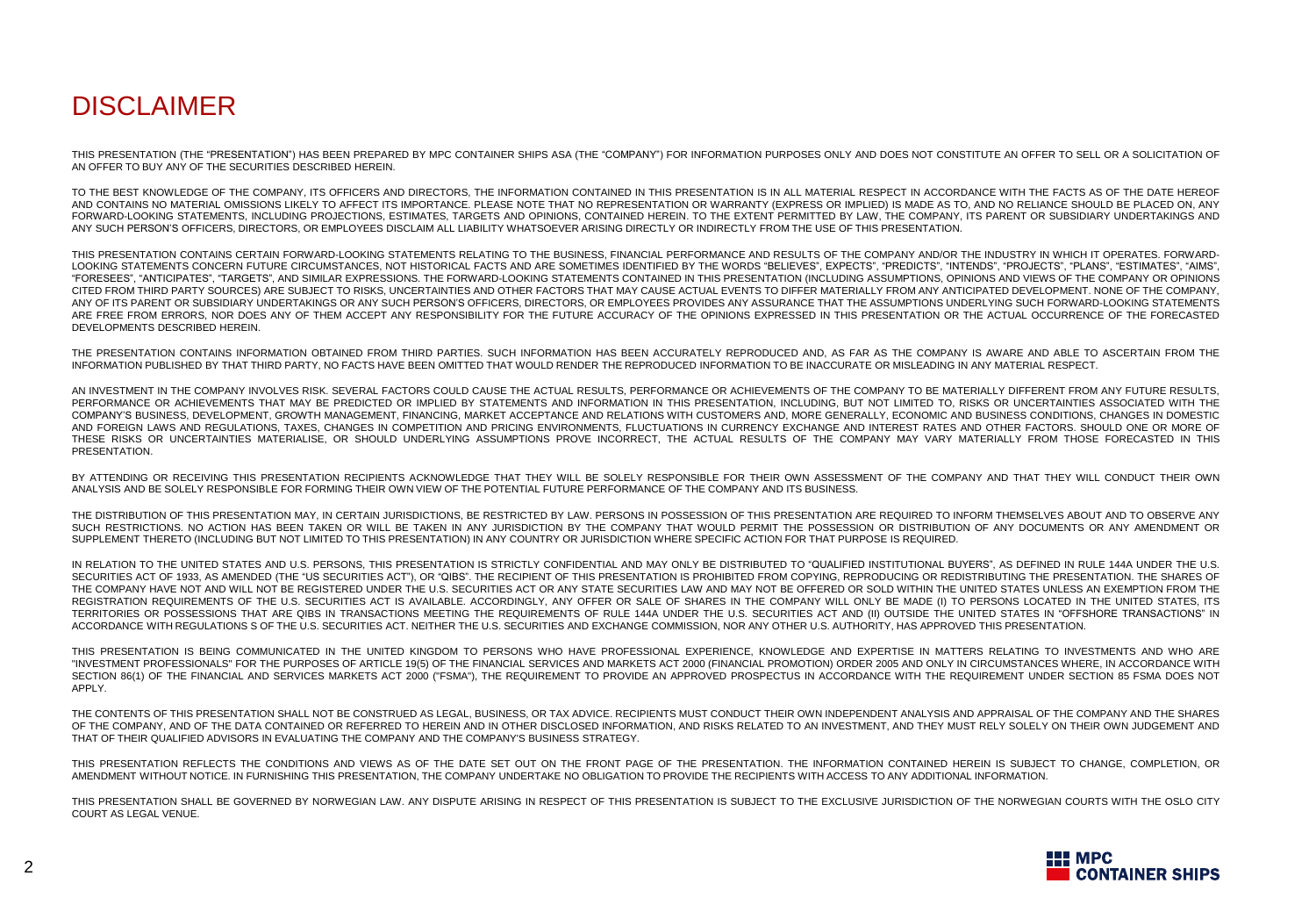# Market & Operational Update EXECUTIVE SUMMARY

3

### SIGNIFICANT PROGRESS ON A SERIES OF KEY MEASURES

|            | Historically strong freight & charter market<br>Additional multi-year fixtures concluded                                                                                                                                                                                                                                                                      | 477%<br><b>HARPEX-increase YTD</b>        |
|------------|---------------------------------------------------------------------------------------------------------------------------------------------------------------------------------------------------------------------------------------------------------------------------------------------------------------------------------------------------------------|-------------------------------------------|
|            | <b>Significant EBITDA backlog</b>                                                                                                                                                                                                                                                                                                                             | > \$700m<br>EBITDA backlog (1) (2)        |
|            | Strategic sale of six vessels between 1,000 - 1,500 TEU                                                                                                                                                                                                                                                                                                       | $\sim$ \$135m                             |
|            | New financing agreed at attractive terms<br>Increasing flexibility, reduced cost of capital and more than 30 unencumbered vessels                                                                                                                                                                                                                             | \$180m                                    |
|            | Transition from growth phase to strong value proposition:<br>Significant cash generation, strong dividend capacity and low risk profile                                                                                                                                                                                                                       |                                           |
| (1)<br>(2) | EBITDA backlog including all revenues as of July 2021 forward of the fully consolidated fleet<br>Proforma EBITDA calculation based on fixed charter contracts and open days with current spot rates, expected charter expiry based on management assessment and subject<br>to change due to market development. Also, including one vessel currently on subs. | <b>HILL</b> MPC<br><b>CONTAINER SHIPS</b> |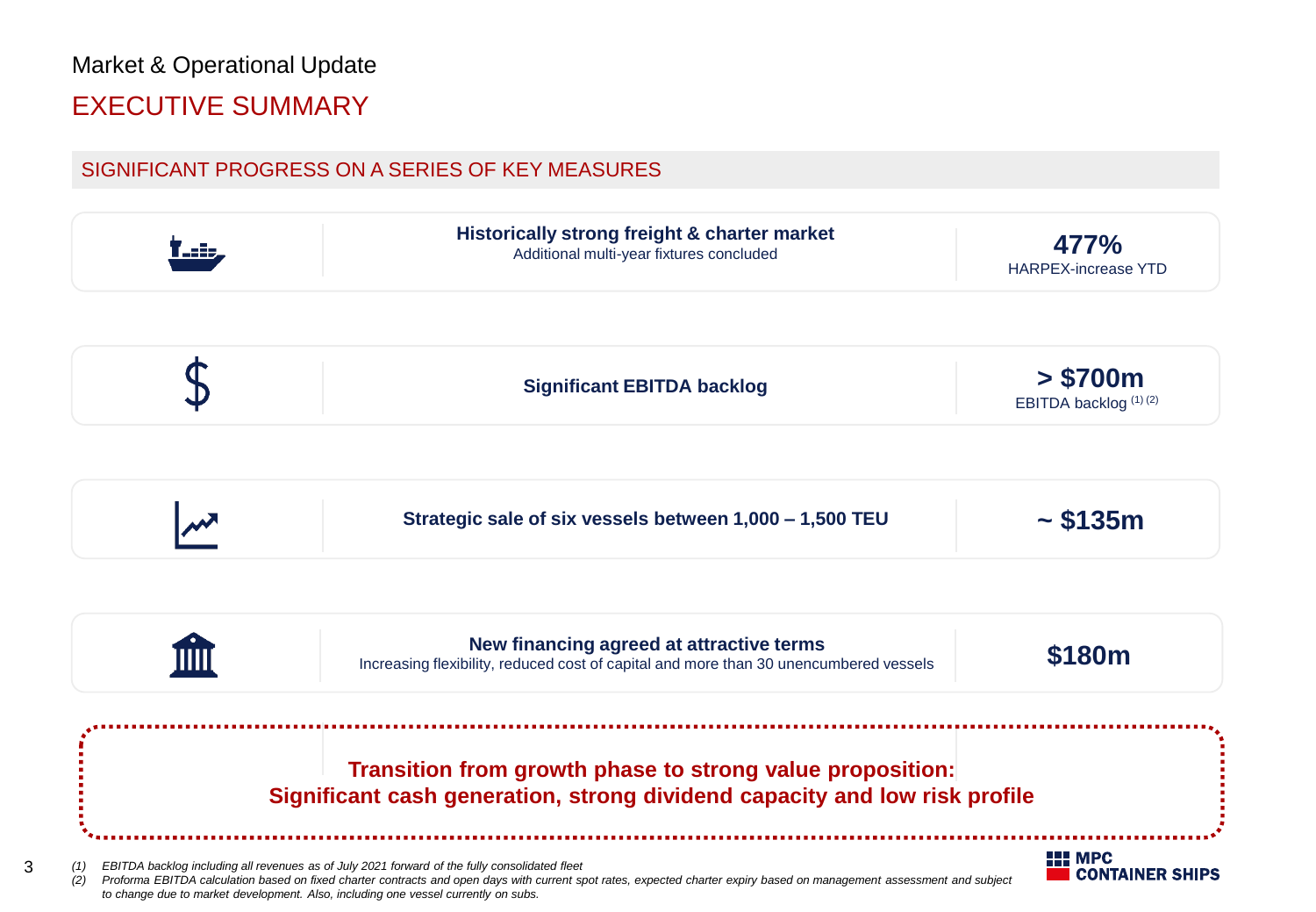## EXECUTION OF CHARTERING STRATEGY IN HISTORICALLY STRONG MARKET

|                         | <b>Macroeconomic outlook</b>                                                                                                                                                                                                                                                                                                                  |                    | • Global GDP and trade growth revised upwards due to good vaccination progress (GDP: 5.9% in 2021 and 4.9% in 2022) <sup>(1)</sup> |
|-------------------------|-----------------------------------------------------------------------------------------------------------------------------------------------------------------------------------------------------------------------------------------------------------------------------------------------------------------------------------------------|--------------------|------------------------------------------------------------------------------------------------------------------------------------|
| <b>Market</b>           | <b>Container market</b><br>• Port congestions, hinterland congestions and equipment shortages push freight rates to historic high levels.                                                                                                                                                                                                     |                    | Proper market fundamentals with low orderbook-to-fleet ratio and relative high vessel age for smaller sizes (<12k TEU)             |
|                         | <b>Charter and S&amp;P market</b><br>. Tight charter vessel availability with record low idle statistics and historic high time-charter rates<br>• Prolonged charter duration and decreased redelivery window diminish forward availability to very low level<br>• 2nd hand market activity picked up narrowing the gap to time-charter rates |                    |                                                                                                                                    |
|                         | Fleet utilization at continuously high levels with 96.0% YTD 2021<br>• Fleet utilization: 96.0% (Jun. 2021), 94.8% (Jul. 2021), 99.0% (Aug 2021), 99.0% (Sept. 2021) <sup>(2)</sup><br>MPCC has executed strong fixtures in historically high charter market                                                                                  |                    | $H2$ (Jul – Oct)                                                                                                                   |
|                         | • Fixture Activity:                                                                                                                                                                                                                                                                                                                           | H1                 |                                                                                                                                    |
| <b>Operations &amp;</b> | No. fixtures                                                                                                                                                                                                                                                                                                                                  | 35                 | 13(5)                                                                                                                              |
| <b>Fixture</b>          | Avg. rate (USD)                                                                                                                                                                                                                                                                                                                               | 21,550 pd          | 36,440 pd                                                                                                                          |
| Activity (3)(4)         | Avg. period (months)                                                                                                                                                                                                                                                                                                                          | $-22$              | $-34$                                                                                                                              |
|                         | • Exemplary recent fixtures:                                                                                                                                                                                                                                                                                                                  |                    |                                                                                                                                    |
|                         | <u>l dia</u>                                                                                                                                                                                                                                                                                                                                  | <b>AS Fiorella</b> | <b>AS Constantina</b>                                                                                                              |
|                         |                                                                                                                                                                                                                                                                                                                                               | Ouha 1300 grd      | Baltic CS 2700                                                                                                                     |
|                         |                                                                                                                                                                                                                                                                                                                                               | USD ~26,000 pd     | USD ~40,000 pd                                                                                                                     |
| (1) Source: IMF         |                                                                                                                                                                                                                                                                                                                                               | $~5$ years         | $~5$ years                                                                                                                         |

**HI MPC CONTAINER SHIPS** 

*market development (5) Also, including one vessel currently on subs*

*(2) Trading days incl. dry-docking days/ ownership days*

*(3) Primo 1. Jan. – 19 October. 2021, basis management assessment (excl. interim employment and declared options)*

*(4) Fully consolidated vessels, excl. revenue from scrubber-related profit shares. Charter period (min. / max.) based on management assessment and subject to change due to* 

4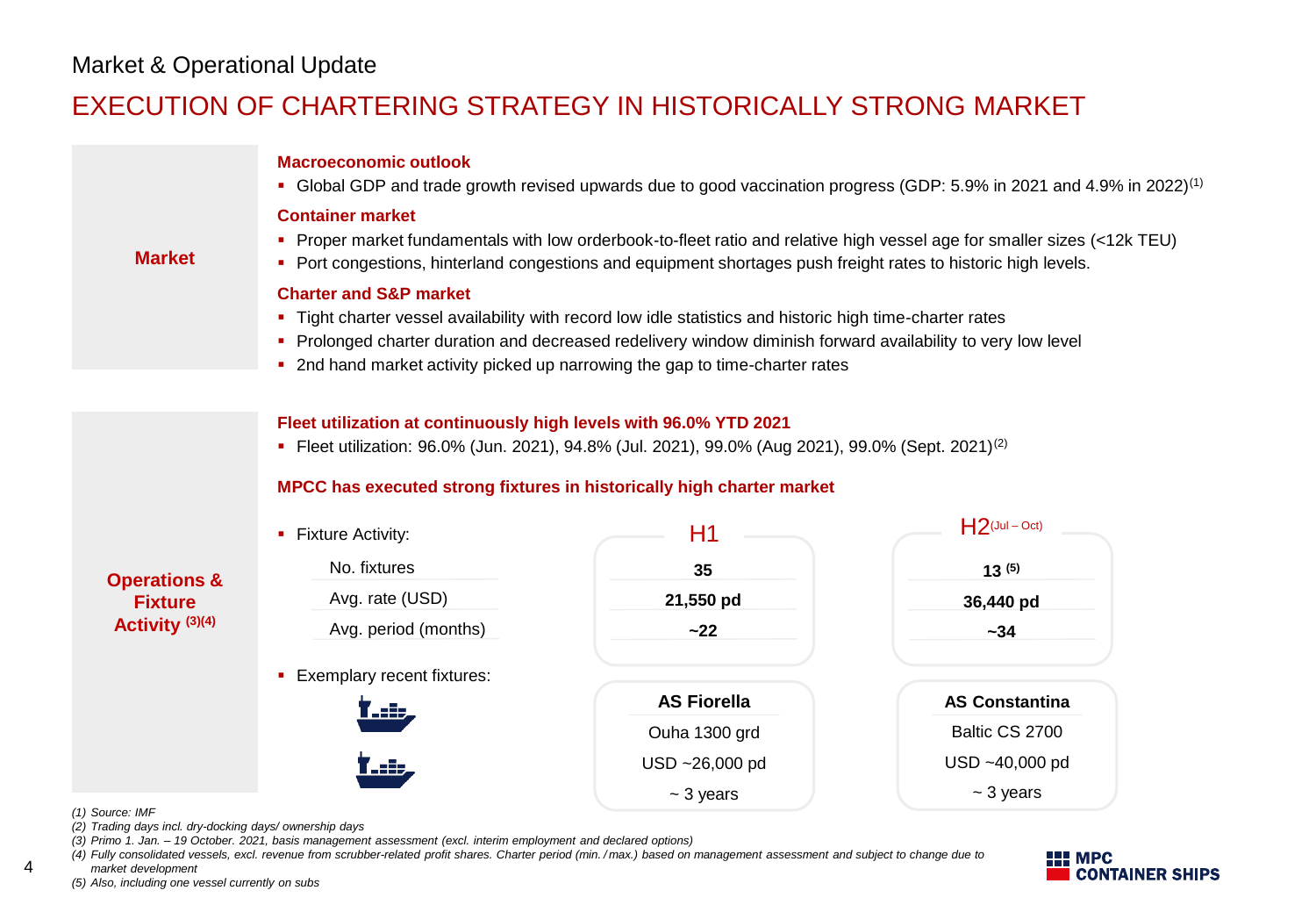5

## PORTFOLIO AND BALANCE SHEET OPTIMIZATION MEASURES IMPLEMENTED

| <b>Portfolio</b>                                                                                                                                                                                                                            | Name                                                                         | <b>Ongoing fleet optimisation</b>                                                         | • Divested six smaller vessels with an average capacity of ~1,200 TEU sold for USD 135m<br>• Implied sales price shows a significant premium to current share price<br>• Following successful handover of these vessels and refinancing, MPCC will have a large part of the fleet unencumbered<br>Anne Sibum (1) Stefan Sibum (1) Grete Sibum (1)                                                                                                                                                                                                                                                                                                                                                                                                                                                                                                               |                            | f stip<br>AS Federica | رائعہ '<br><b>AS Faustina</b>          | <b>AS Riccarda</b>          |                 | <b>Total sale</b><br>proceeds<br>$\sim$ \$135m<br>VS.<br><b>Acquisition</b> |
|---------------------------------------------------------------------------------------------------------------------------------------------------------------------------------------------------------------------------------------------|------------------------------------------------------------------------------|-------------------------------------------------------------------------------------------|-----------------------------------------------------------------------------------------------------------------------------------------------------------------------------------------------------------------------------------------------------------------------------------------------------------------------------------------------------------------------------------------------------------------------------------------------------------------------------------------------------------------------------------------------------------------------------------------------------------------------------------------------------------------------------------------------------------------------------------------------------------------------------------------------------------------------------------------------------------------|----------------------------|-----------------------|----------------------------------------|-----------------------------|-----------------|-----------------------------------------------------------------------------|
|                                                                                                                                                                                                                                             | Type<br><b>Sales Price</b>                                                   | <b>SSW 1100</b><br>\$21.5m                                                                | <b>SSW 1100</b><br>\$21.5m                                                                                                                                                                                                                                                                                                                                                                                                                                                                                                                                                                                                                                                                                                                                                                                                                                      | <b>SSW 1100</b><br>\$20.1m | \$23.0m               | Ouha 1300 grd Ouha 1300 grd<br>\$23.0m | <b>Ouha 1500</b><br>\$26.0m |                 | price<br>$\sim$ \$64m                                                       |
| <b>Balance Sheet</b><br><b>Optimization</b>                                                                                                                                                                                                 | Key-Terms:<br>$\triangleright$ LIBOR +335bps<br>$\triangleright$ 5-year Term | > USD 130m Term Loan<br>> USD 50m Revolving Credit Facility<br>general corporate purposes | New USD 180m financing at attractive terms with HCOB<br>• The new financing constitutes another important step of optimizing the balance sheet structure, reducing cost of debt and<br>extending debt maturities into 2026 and freeing-up collateral.<br>• During Q4 2021, the Company intends to use the Facility, together with parts of the proceeds from the agreed vessel sales<br>to refinance the existing DNB acquisition financing, as well as the outstanding USD 200 million bond financing<br>• Consequently, the previous acquisition financing with DNB and the outstanding senior secured bonds will be repaid in full<br>and a significant part of the fleet will subsequently be unencumbered (> 30 vessels).<br>• Further drawdowns under the Facility will strengthen the free liquidity and may be used for vessel upgrades, investments or |                            |                       |                                        |                             |                 |                                                                             |
| <b>Financials</b>                                                                                                                                                                                                                           |                                                                              |                                                                                           | Strong revenues and EBITDA backlog signal strong earnings sustainability at decreasing risk for FY 2021<br>Fixed Revenues from Q3 2021 onwards > USD 975m (2)<br>Fixed EBITDA from Q3 2021 onwards > USD 700m $(2)$                                                                                                                                                                                                                                                                                                                                                                                                                                                                                                                                                                                                                                             |                            |                       |                                        |                             |                 |                                                                             |
| (1) Sales Prices in EUR, converted at EUR/USD 1.17 exchange rate<br>(2) Revenue and EBITDA calculation based on fixed charter contracts and open days with current spot rates; in case of EBITDA reduced by Operating CBE; expected charter |                                                                              |                                                                                           |                                                                                                                                                                                                                                                                                                                                                                                                                                                                                                                                                                                                                                                                                                                                                                                                                                                                 |                            |                       |                                        |                             | <b>HILL MPC</b> | <b>CONTAINER SHIPS</b>                                                      |

*expiry based on management assessment and subject to change due to market development. Also, including one vessel currently on subs.*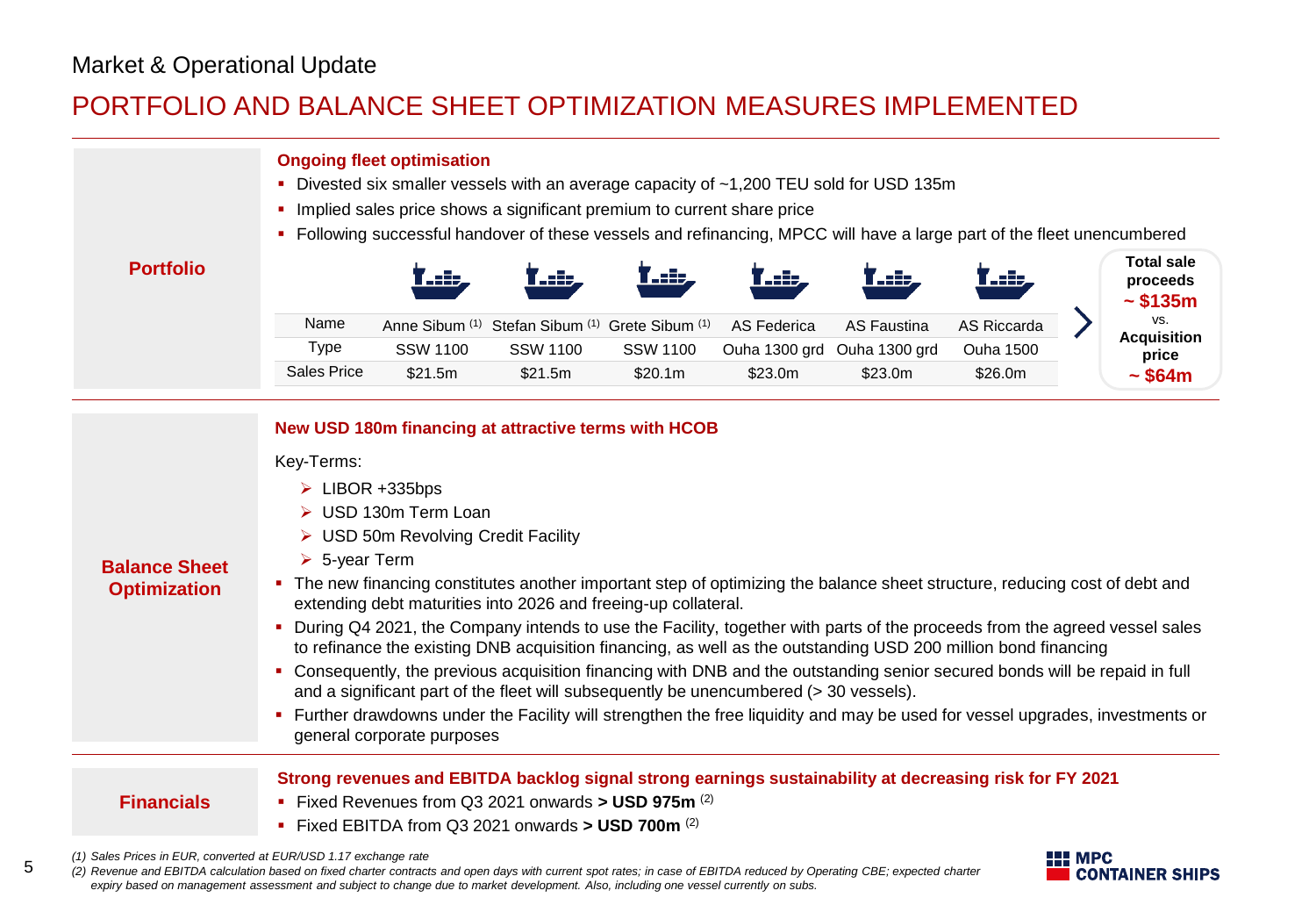## OPERATING DAYS & FIXED REVENUE(1) - INCREASED CHARTER BACKLOG AND VISIBILITY



### COMMENTS (2)

#### **Consolidated vessels**

- Assumed available days 2022 2024: 22,265 p.a
- Fixed TCE equivalent: USD 16,339 pd (2021) and USD 24,555 pd (2022)

#### **Bluewater JV vessels**

- Assumed available days 2022-2024: 2,555
- Fixed TCE equivalent: USD 15,561 pd (2021) and USD 20,166 pd (2022)

#### INDICATIVE UPCOMING CHARTER RENEWALS<sup>(3)</sup>



**Indicative Additional Revenue Backlog (4)**

### CURRENT PERIOD CHARTER MARKET (5)

| <b>Cluster</b><br>(TEU) | <b>Charter Rate</b><br>(USD / day) | Period       |
|-------------------------|------------------------------------|--------------|
| 1,300                   | 26,000                             | $\sim$ 3 yrs |
| 1,700                   | 30,000                             | $\sim$ 3 yrs |
| 2,500                   | 35,500                             | $\sim$ 3 yrs |
| 2,800                   | 40,000                             | $\sim$ 3 yrs |
| 3,500                   | 44,000                             | $\sim$ 3 yrs |
| 4,300                   | 52,500                             | $\sim$ 3 yrs |

**II** MPC

**CONTAINER SHIPS** 

*(1) Underlying min. / max. periods for contracted charter based on management assessment (including one vessel currently on subs)*

*(2) Revenues / Periods / TCE's in good faith, but indicative only and subject to change*

*(3) Based on expected expiry of charter period (expected charter expiry based on management assessment and subject to change due to market development) (4) Based on current period charter market*



6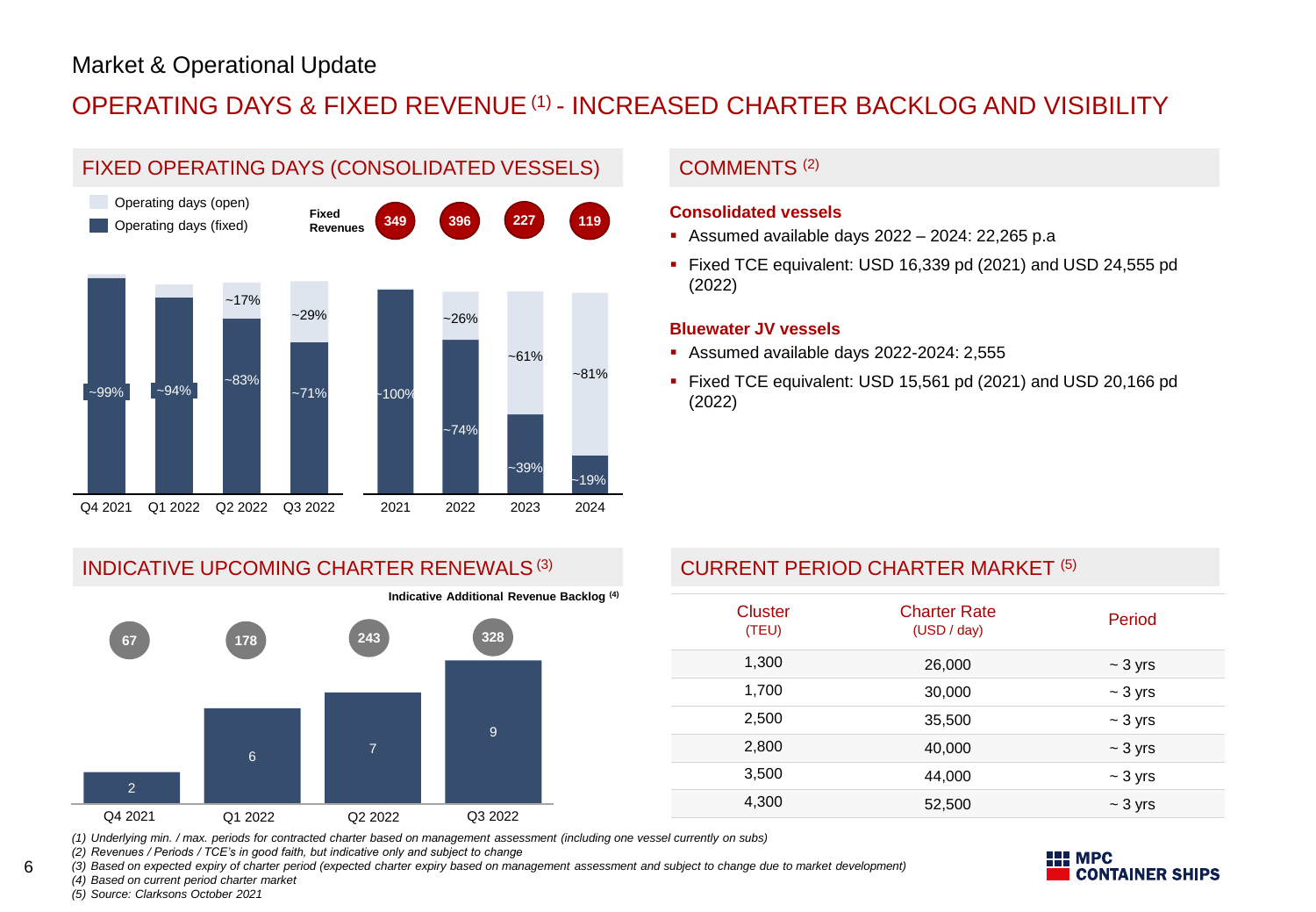# SIGNIFICANTLY DE-RISKING THE ENTERPRISE VALUE



## MPCC FLEET – EV RISK (4)

| $\overline{\omega}$ | EBITDA backlog fixed and planned | <b>USDm</b> | 774    |
|---------------------|----------------------------------|-------------|--------|
|                     | Average # of vessels             | #           | 65     |
|                     | Fixed period                     | Days        | 44,000 |
|                     | Fixed TCE                        | USD/day     | 24,700 |

#### **B**

#### **Risk to be Covered from Operation – Break-even TCE (5)**

| EV Breakeven TCE until 2025                     | USD/dav      | 9.700 |
|-------------------------------------------------|--------------|-------|
| EV Breakeven TCE until 2027 (20 years lifetime) |              | 8.500 |
| EV Breakeven TCE until 2032 (25 years lifetime) | $\mathbf{u}$ | 7.600 |

#### *Given an average TCE of USD 9,700 and utilization of 95% for the open period until end of 2025, today's remaining enterprise value risk will be fully covered*

- *(1) Market cap based on closing price of NOK 19.38 as at 18 October 2021 and a NOK/USD of 8.41*
- *(2) Net interest bearing debt (Gross debt – cash) as at 30 June 2021. Includes 50% of the JV Net interest bearing debt at 30 june 2021*
- *(3) Consider cash consideration of USD 85m, repayment of outstanding Songa bonds of USD 34m and cash balance acquired in the Songa group*
- *(4) The analysis consider the MPCC fleet excluding the sale of AS Cordelia in October 2021 and the sale of 6 consolidated vessels to be completed in Q4 2021. The JV vessels are*
- *included with the 50% MPCC share; secured EBITDA ncluding one vessel currently on subs.*

7

*(5) Based on 95% utilization for the open days and actual H1 2021 operating CBE of USD 6,342. Cost base for JV vessels also factoring in depreciations and finance, per day.* 

*(6) Conservative management assessment for next charter rates and charter period for vessel which come open in Q4 2021 combined with actual H1 2021 operating CBE* 

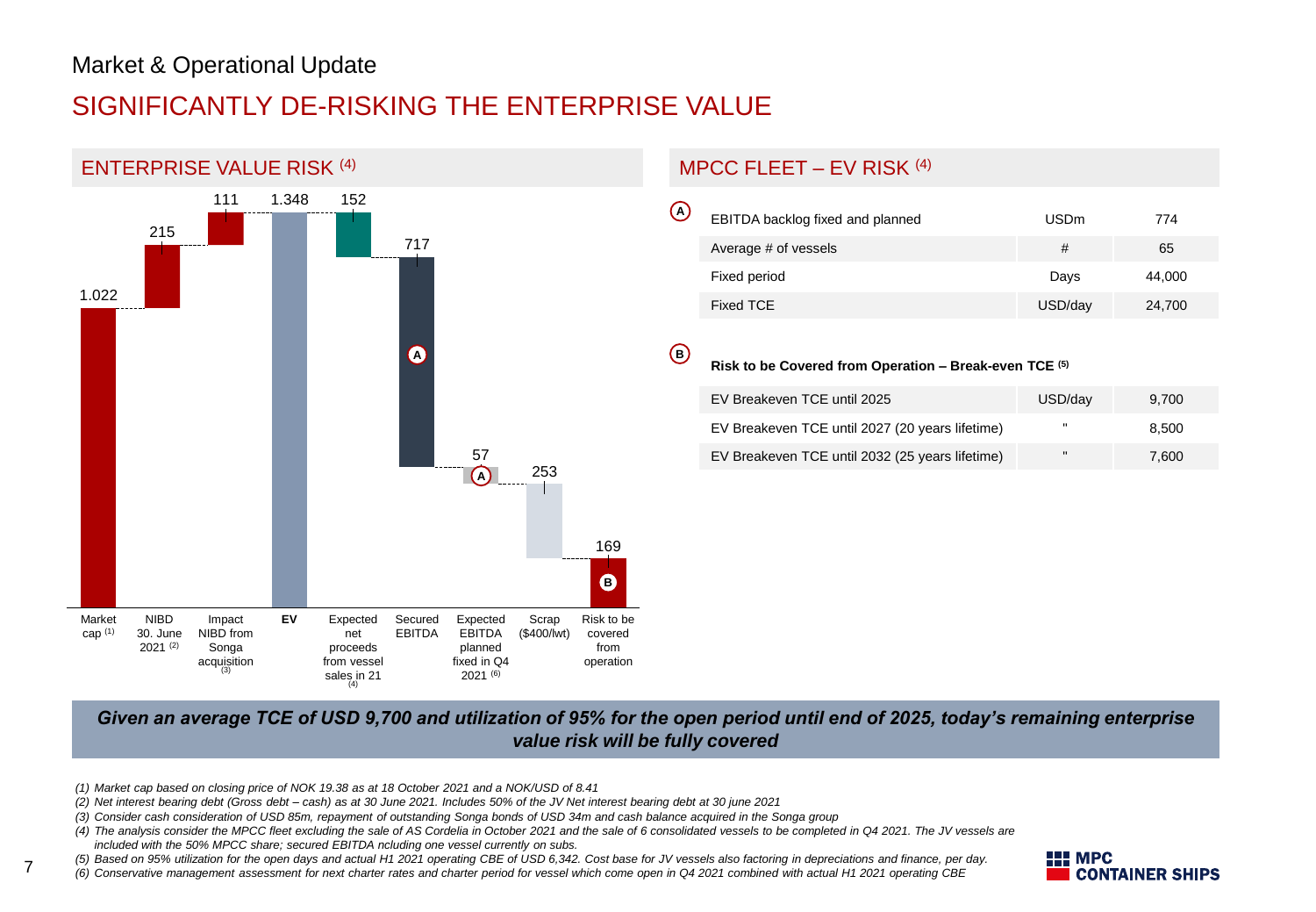## OUTLOOK: MEASURES AND CAPITAL ALLOCATION PRIORITY



CAPITAL ALLOCATION **PRIORITY** 



**continuous portfolio optimization**

**Distribute capital to shareholders by way of dividends and/or share buybacks**

**Target payout ratio is up to 75% of Net Profits from Q1 2022 onwards**

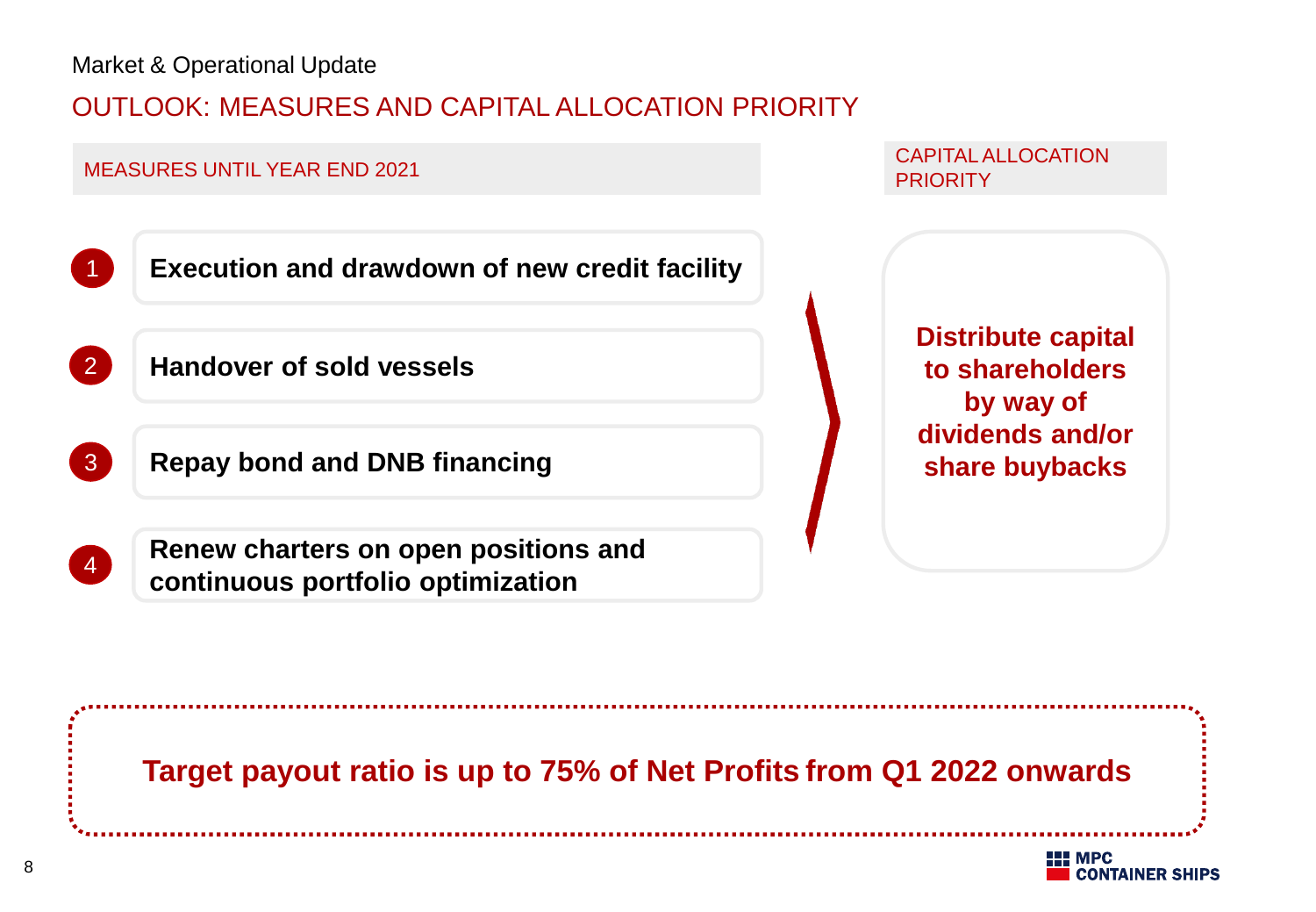Market & Operational Update CONTENT

**Appendix**

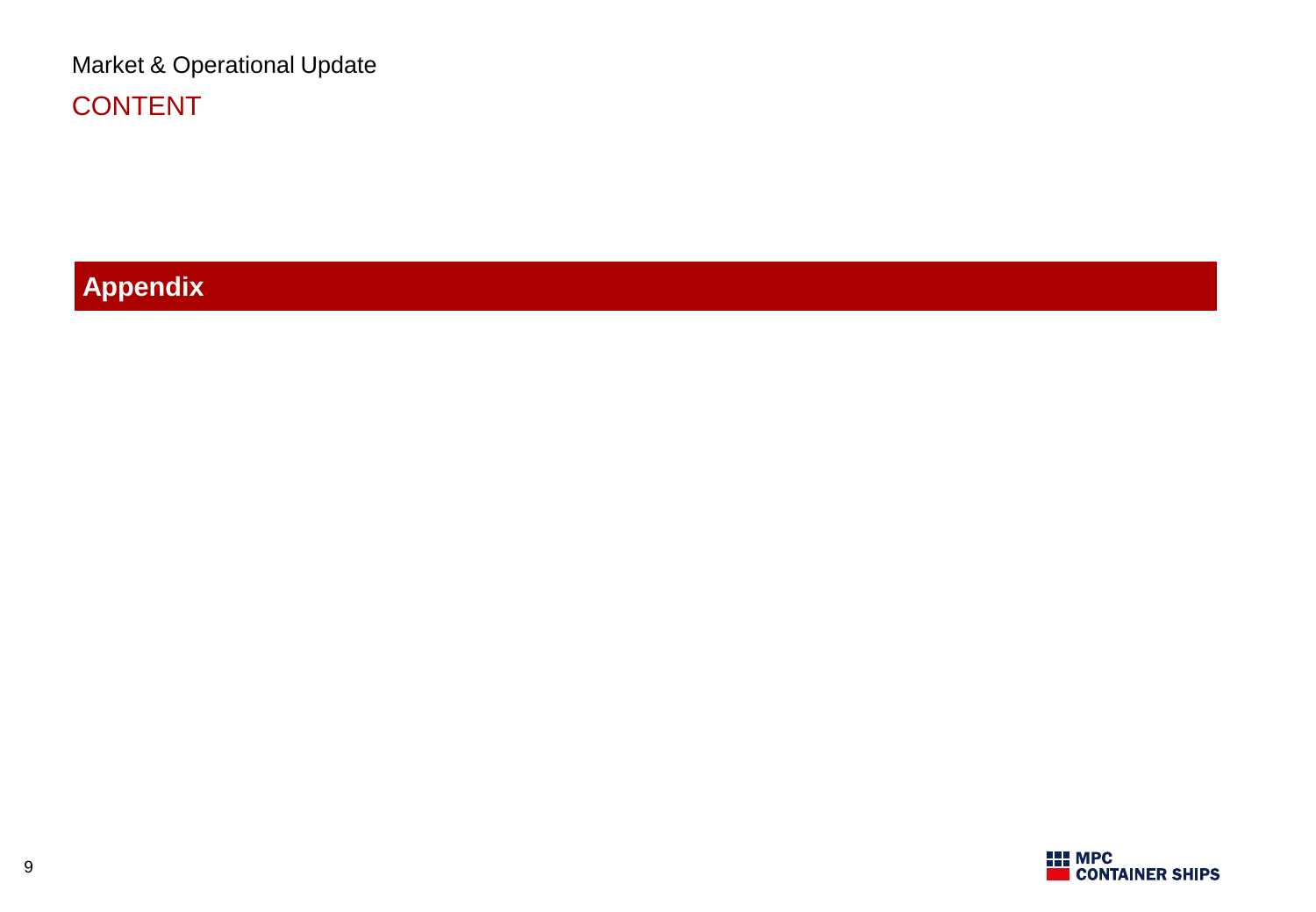## Appendix: Market & Operational Update

## HISTORICAL STRONG MARKET MOMENTUM



#### HISTORIC HIGH BOX VOLUMES AND FREIGHT RATES RECORD HIGH CHARTER RATES AND LOW IDLE STATS



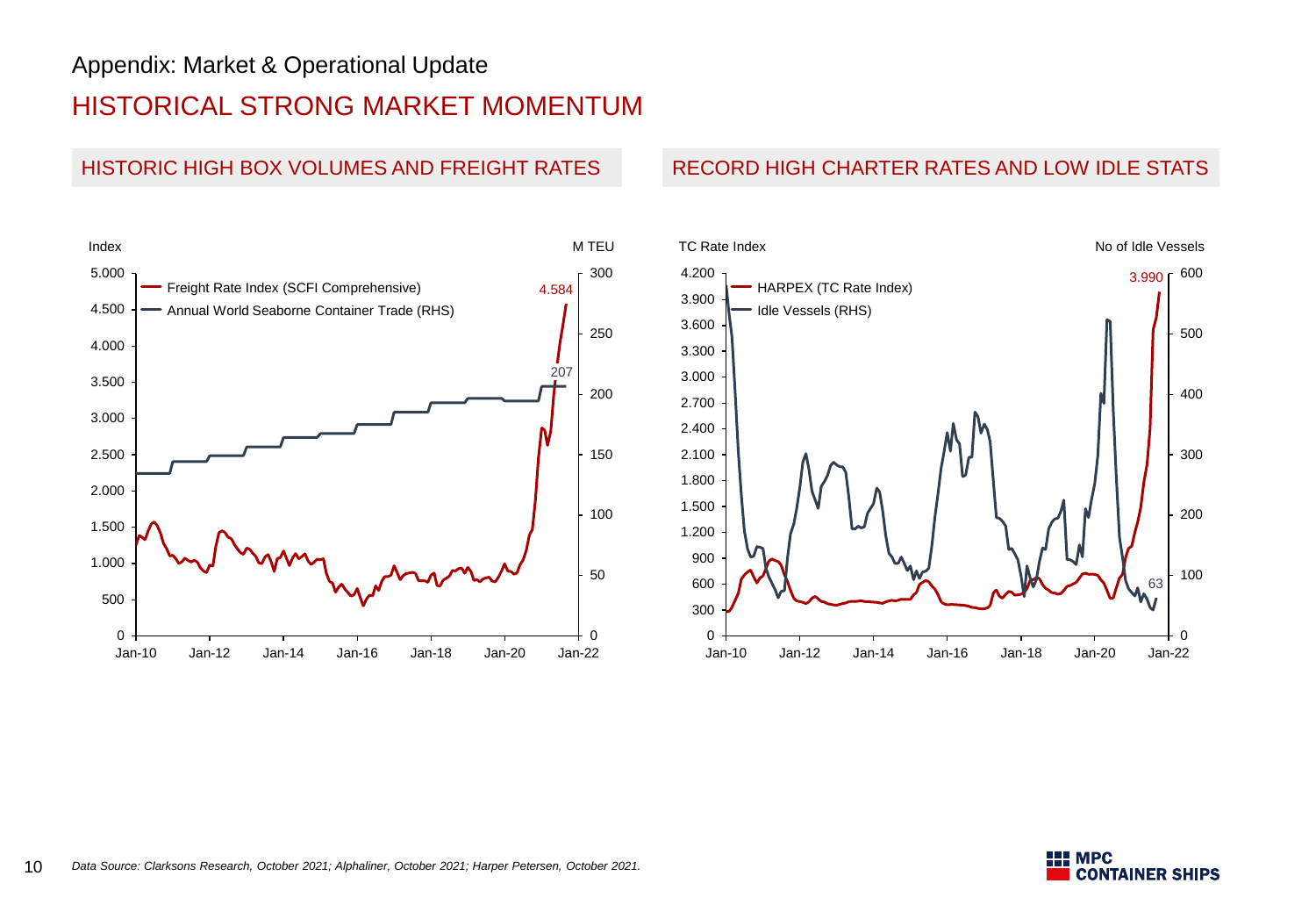# HIGH CHARTER RATES AT PROLONGED PERIODS SUPPORT RISING ASSET VALUES



### 2 ND HAND PRICES CLOSED GAP TO TC RATES IN JULY COMMENTS



#### RECORD HIGH TIME-CHARTER RATES 15 YEAR-OLD 2<sup>ND</sup> HAND PRICES AND S&P DEALS



- Following the surge in Transpacific trade volumes, demand for charter vessels picked up significantly.
- **Equipment shortage and diminishing availability of charter vessels put** unseen upward pressure on time-charter rates and downward pressure on idle statistics.
- The 2<sup>nd</sup> hand market also gained momentum with volumes and prices increasing significantly.
- <sup>2nd</sup> hand prices closed the gap to charter rates in the 2.8k TEU segment in July.

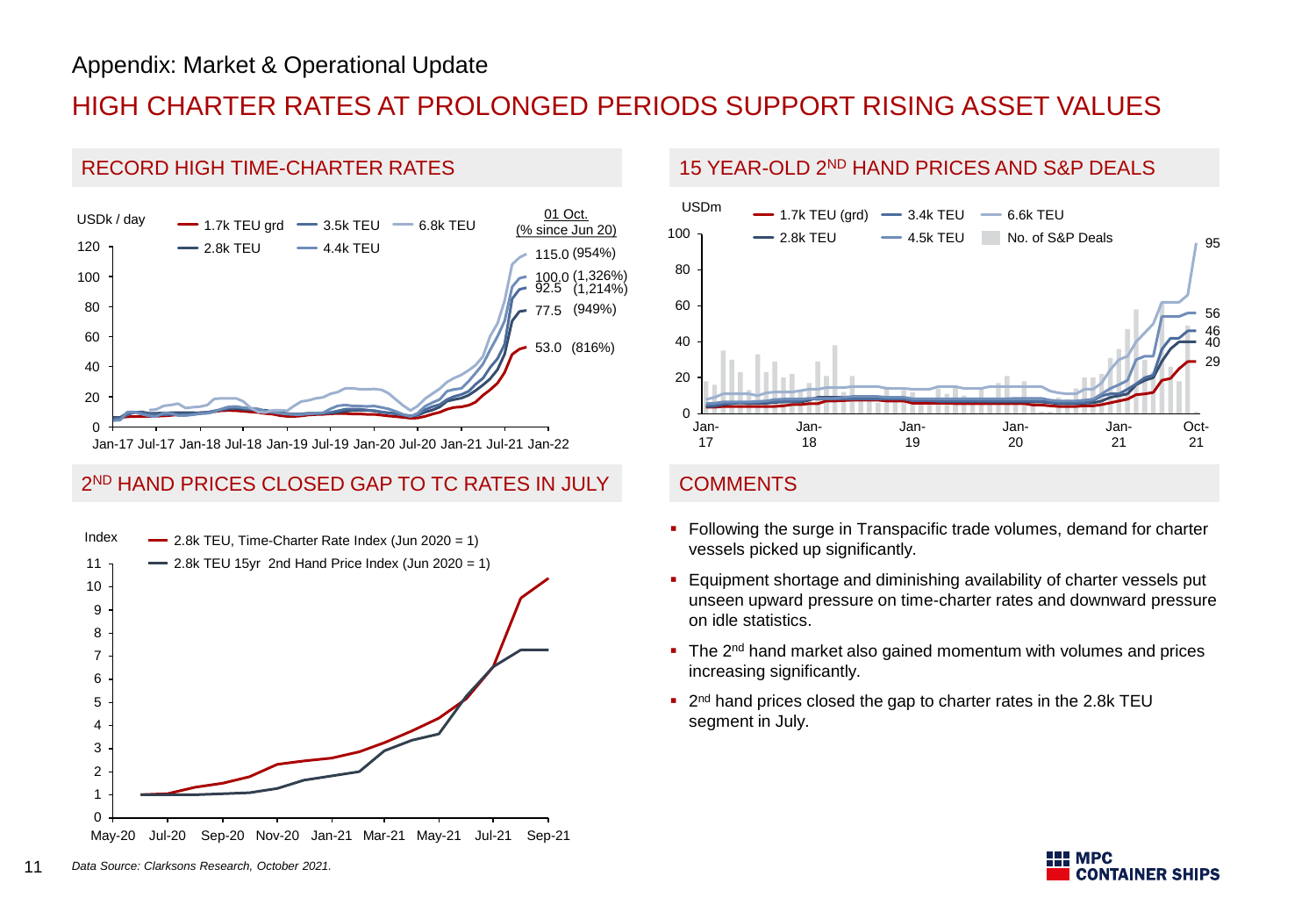## LONGER PERIODS AND TIGHTER REDELIVERY WINDOWS WIPE OUT AVAILABILITY



### AVG. PERIOD AND REDELIVERY SPREAD (1-5.1k TEU) 30 DAYS FORWARD AVAILABILITY







### **COMMENTS**

- Average charter periods increased significantly to 26 months for feeder vessels (1-3k TEU) and to 30 months for vessels between 3k and 5.1k TEU.
- Consequently, forward availability of vessels coming open decreased significantly and is negligible in the coming 12 months.
- Congestion is at very high levels and continuously fuelled by new Covid-19 cases or Tropical Cyclone Kompasu in Far East.
- **Strong market momentum expected to stay until late 2022 at least.**



12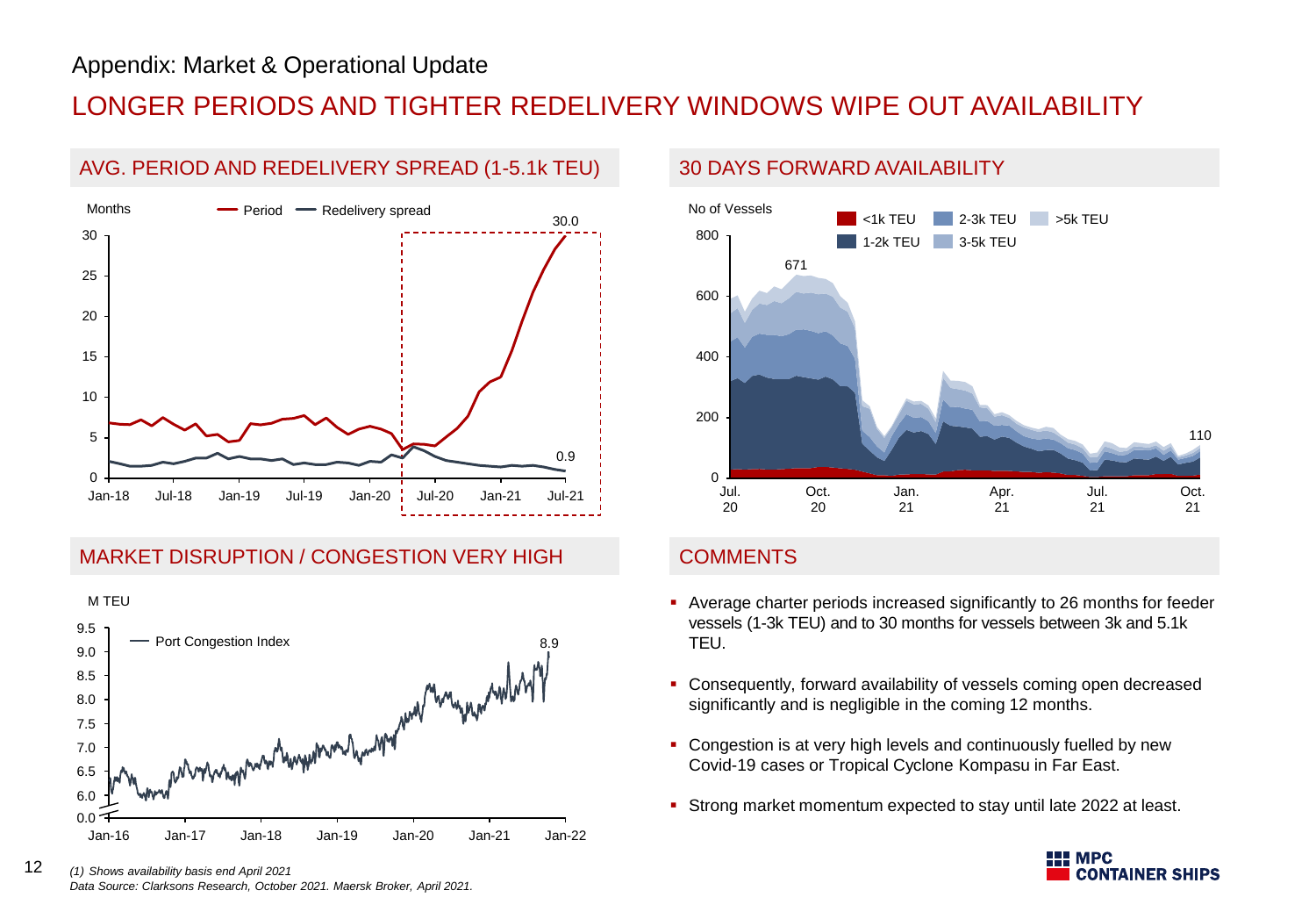# SIGNIFICANT EXCESS DEMAND ON INTRA-REGIONAL TRADES EXPECTED



### **COMMENTS**

#### Overall market perspective:

- For 2021 and 2022, seaborne container demand growth is expected to outperform supply growth.
- Due to the ordering surge over the past months, supply growth will outperform demand growth in 2023 and 2024 when looking at the total market

#### Intra-regional perspective:

- In 2021 and 2022, supply growth for vessels <5.2k TEU is expected to be significantly lower compared with the increase in intra-regional demand.
- Also, in 2023 and the following years, excess demand is expected, as orders are relatively low and did not follow the ordering spike for larger vessels

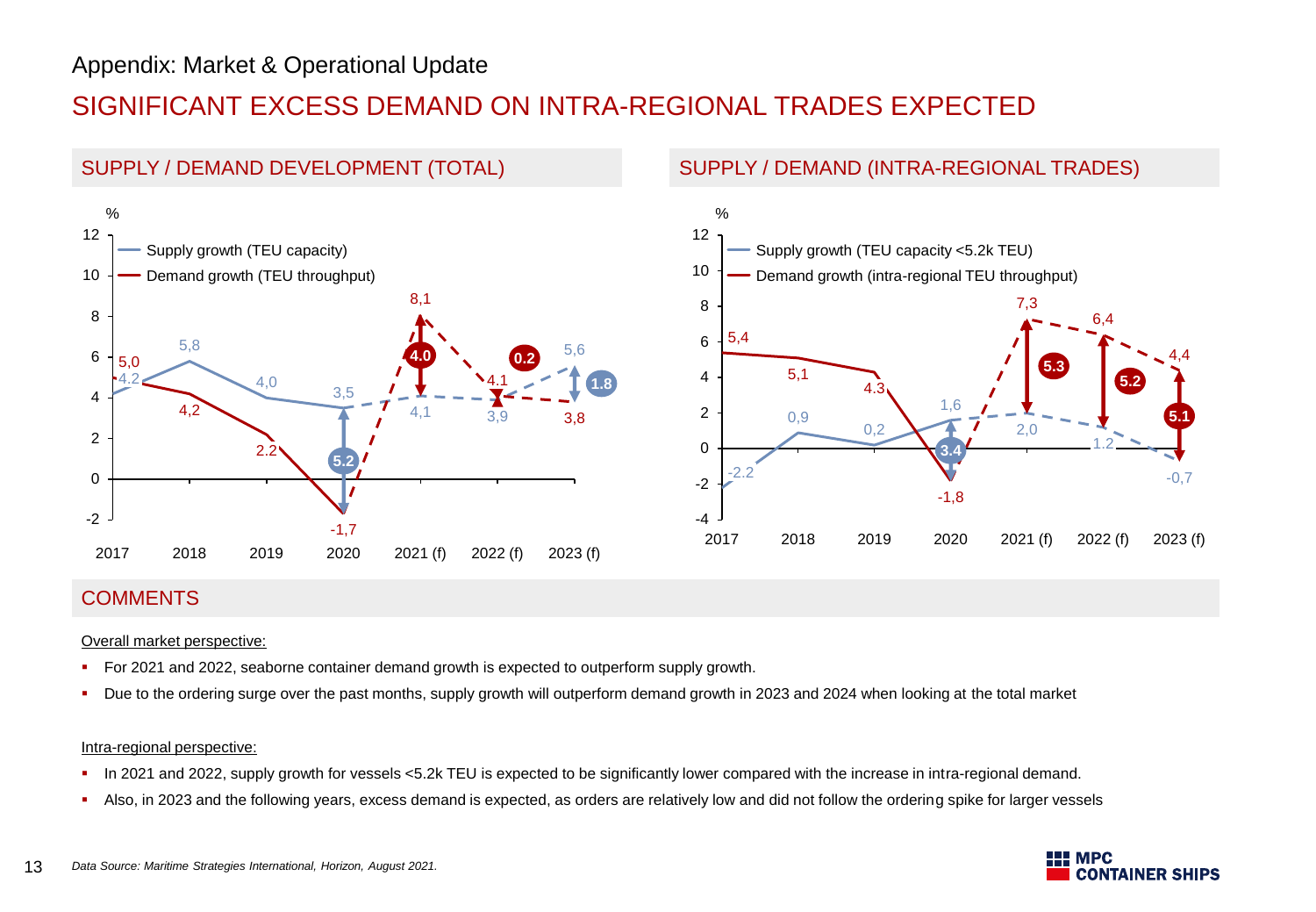## Appendix: Market & Operational Update

# INTRA-REGIONAL TRADES AN INTEGRAL PART OF SEABORNE TRADING





- **Strong seaborne container demand growth is expected for the coming** years.
- TEU trade is expected to increase from 191m TEU in 2020 to 215m TEU in 2022 (6.1% p.a.).
- This will most likely outperform supply growth, what is expected to increase with 4.1% in 2021 and 3.9% in 2022.

### FOCUS: INTRA-REGIONAL TRADES COMMENTS INTRA-REGIONAL DEMAND

- Significant demand growth expected on Intra-Regional trades 6.9% p.a. from 2020 to 2022.
- Especially demand development in Intra-Asia is driving the Intra-Regional TEU growth with 7.2% p.a.
- 52% of the total amount of container vessels with a capacity of 4.7m TEU are deployed on Intra-Regional trades.
- Especially small and flexible vessels serve Intra-Regional trades. 98% of those vessels are smaller 5.2k TEU.

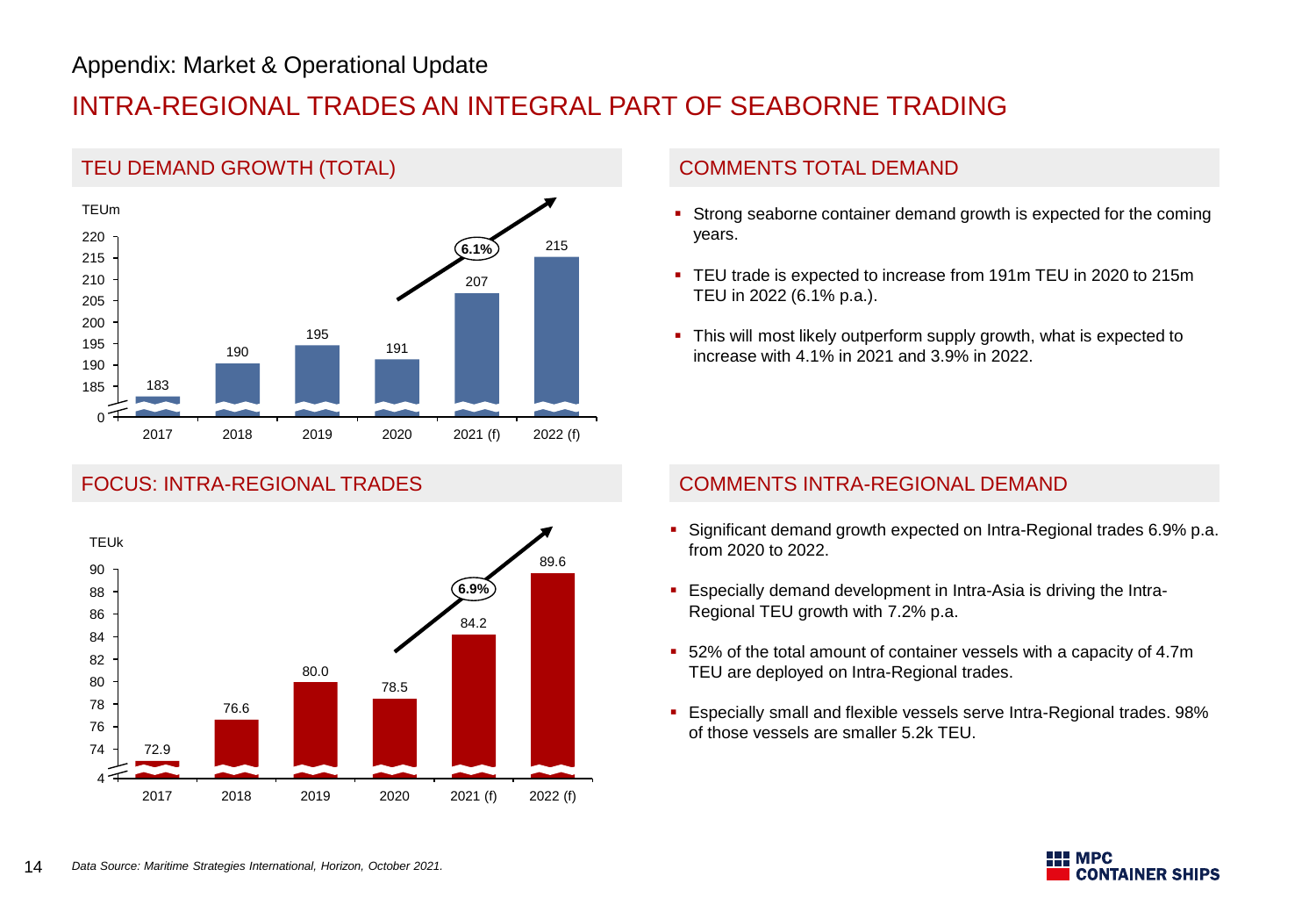ORDER BOOK DEVELOPMENT

# ORDERBOOK HAS INCREASED RECENTLY BUT DOMINATED BY LARGER SIZES

#### 0 5 5.624 10 15 20 25 30 35 40 20  $\Omega$ 5 35 10 15 25 30 2012 2016 TEUm 2018 23.0 % 2010 2011 24.436 2013 2014 2015 2017 2019 2020 2021 Orderbook Total fleet  $\blacksquare$  Orderbook-to-Fleet ratio (rhs)

#### AGE PROFILE 1-5.2K TEU SEGMENT COMMENTS



### TEU ON ORDER PER SEGMENT (OCTOBER 2021)



- 39% With the container vessel market surge, newbuild contracting increased significantly. While the total orderbook-to-fleet ratio was at 8.4% in October 2020, it increased to 23.0% in October 2021.
	- Container vessel orders are strongly biased towards larger tonnage. The orderbook-to-fleet ratio is at relative low levels for vessels smaller 12k TEU.
	- While scrapping is currently held back, the average vessel age in the smaller segments is relatively high with 39% of all vessels between 1- 5.2k TEU older than 15 years.

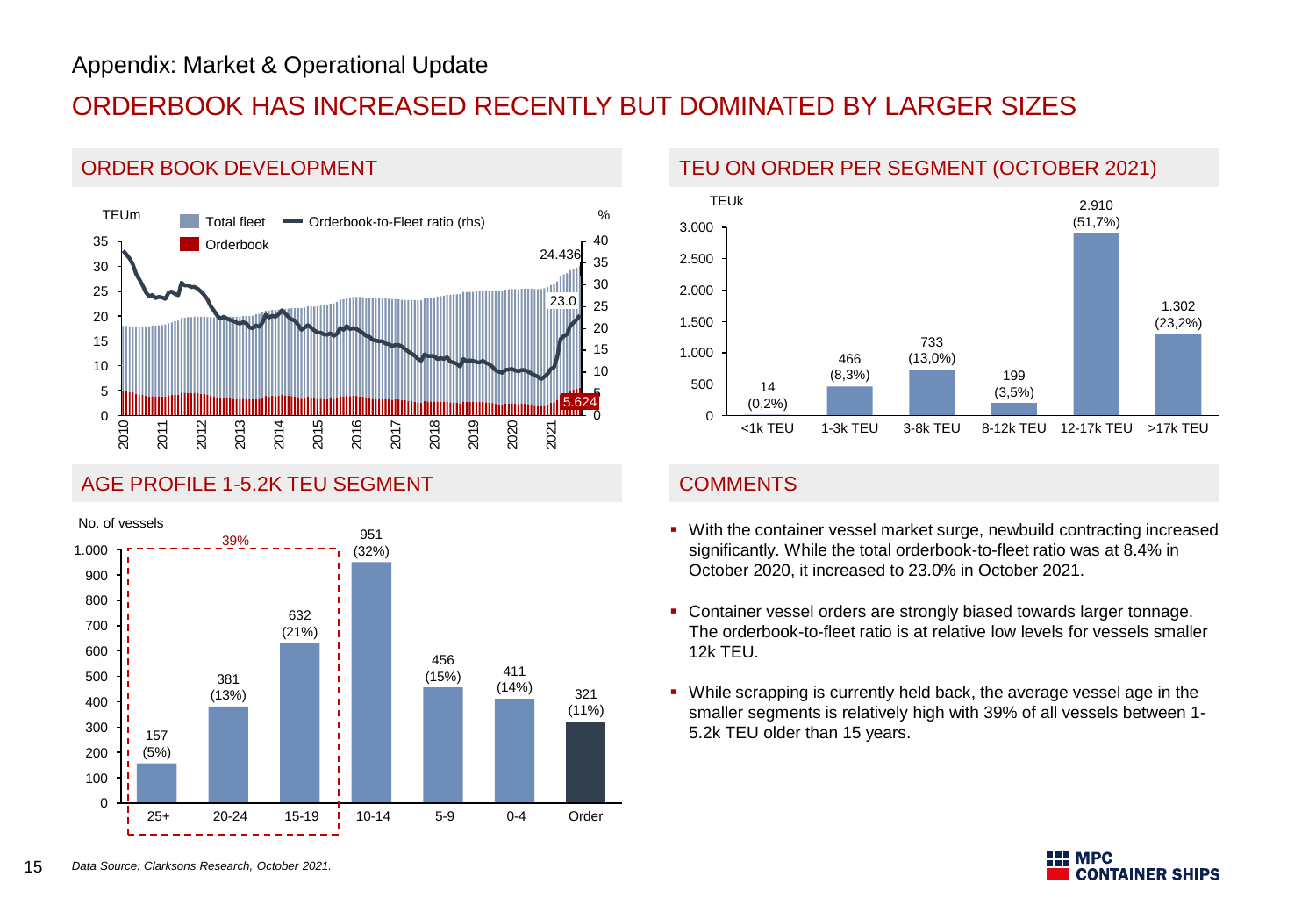## Appendix: Fleet & Employment Update (1/4)

## FLEET EMPLOYMENT OVERVIEW

|                      | No. Vessel                  | <b>Cluster</b>          | <b>Charterer</b>               | <b>MPCC Current Oct-</b><br>Fixture (USD/day) 21 | Nov-<br>21 | Dec-<br>21        | Jan-<br>22 | Feb-<br>22 | Mar-<br>22 | Apr-<br>22 | May-<br>22 | Jun-<br>22        | Jul-<br>22 | Aug-Sep-<br>22    | 22 | Oct-<br>22 | Post Oct-22<br>(min. / max.) |
|----------------------|-----------------------------|-------------------------|--------------------------------|--------------------------------------------------|------------|-------------------|------------|------------|------------|------------|------------|-------------------|------------|-------------------|----|------------|------------------------------|
| $\blacktriangleleft$ | CORDELIA <sup>(1, 3)</sup>  | 2800 gls                | Sold                           |                                                  |            |                   |            |            |            |            |            |                   |            |                   |    |            |                              |
| $\overline{2}$       | <b>ANNE SIBUM(1)</b>        | 1000 gls                | Sold                           |                                                  |            |                   |            |            |            |            |            |                   |            |                   |    |            |                              |
| 3                    | <b>SEVILLIA</b>             | 1700 grd                | CMA CGM                        | 12,000                                           |            |                   |            |            |            |            |            |                   |            |                   |    |            |                              |
| 4                    | STEFAN SIBUM <sup>(1)</sup> | 1000 gls                | <b>CMA CGM / SOLD</b>          | 8,400                                            |            |                   |            |            |            |            |            |                   |            |                   |    |            |                              |
| 5                    | CITY OF BEIJING             | 2500 grd                | COSCO                          | 18,250                                           |            |                   |            |            |            |            |            |                   |            |                   |    |            |                              |
| 6                    | AS SARA                     | 1700 grd                | OOCL                           | 13,000                                           |            |                   |            |            |            |            |            |                   |            |                   |    |            |                              |
| 7                    | AS SUSANNA                  | 1700 grd                | cosco                          | 14,000                                           |            |                   |            |            |            |            |            |                   |            |                   |    |            |                              |
| 8                    | <b>AS FREYA</b>             | 1300 grd                | CMA CGM                        | 10,500                                           |            |                   |            |            |            |            |            |                   |            |                   |    |            |                              |
| 9                    | AS PATRICIA(3)              | 2500 grd                | Maersk Line                    | 15,280                                           |            |                   |            |            |            |            |            |                   |            |                   |    |            |                              |
| 10                   | <b>GRETE SIBUM(1)</b>       | 1000 gls                | Unifeeder / SOLD               | 11,950                                           |            |                   |            |            |            |            |            |                   |            |                   |    |            |                              |
| 11                   | AS ALEXANDRIA               | 2000 gls                | Feedertech                     | 14,000                                           |            |                   |            |            |            |            |            |                   |            |                   |    |            |                              |
| 12                   | AS FENJA                    | $1200$ gls              | New Golden Sea Shipping/ COSCO | 13,450                                           |            |                   |            |            |            |            |            |                   |            |                   |    |            |                              |
| 13                   | CARPATHIA(3)                | 2800 gls                | Wan Hai Lines                  | 16,000                                           |            |                   |            |            |            |            |            |                   |            |                   |    |            |                              |
| 14                   | <b>AS PATRIA</b>            | 2500 grd                | Hapag-Lloyd                    | 14,500                                           |            |                   |            |            |            |            |            |                   |            |                   |    |            |                              |
| 15                   | AS PIA                      | 2500 grd                | Maersk Line                    | 18,300                                           |            |                   |            |            |            |            |            |                   |            |                   |    |            |                              |
| 16                   | AS NADIA                    | 3500 gls                | Hapag-Lloyd                    | 18,500                                           |            |                   |            |            |            |            |            |                   |            |                   |    |            |                              |
| 17                   | AS SERAFINA                 | 1700 grd                | Shanghai Jin Jiang             | 29,500                                           |            |                   |            |            |            |            |            |                   |            |                   |    |            |                              |
| 18                   | AS EMMA                     | 4200 gls                | Maersk Line                    | 13,500                                           |            |                   |            |            |            |            |            |                   |            |                   |    |            |                              |
| 19                   | CARDONIA(3)                 | 2800 gls                | <b>ZISS</b>                    | 11,500                                           |            |                   |            |            |            |            |            |                   |            |                   |    |            |                              |
| 20                   | AS ANGELINA                 | 2000 grd                | Maersk Line                    | 21,000                                           |            |                   |            |            |            |            |            | DD <sup>(2)</sup> |            |                   |    |            |                              |
| 21                   | AS PALINA                   | 2500 HR grd Maersk Line |                                | $11,000^{(4)}$                                   |            |                   |            |            |            |            |            |                   |            |                   |    |            |                              |
| 22                   | AS RAFAELA                  | 1400 gls                | New Golden Sea Shipping/ COSCO | 18,500                                           |            |                   |            |            |            |            |            |                   |            | DD <sup>(2)</sup> |    |            |                              |
| 23                   | AS SOPHIA                   | 1700 grd                | Sealand Maersk Asia Pte. Ltd.  | 33,000                                           |            | DD <sup>(2)</sup> |            |            |            |            |            |                   |            |                   |    |            |                              |
| 24                   | AS CARLOTTA                 | 2800 grd                | The Pasha Group                | 70,000                                           |            |                   |            |            |            |            |            |                   |            |                   |    |            |                              |
| 25                   | AS PETRONIA                 | 2500 HR grd Maersk Line |                                | 11,000 $^{(4)}$                                  |            |                   |            |            |            |            |            |                   |            |                   |    |            |                              |

Min. period Max. period

*(1) Sold: To be handed-over in Q4 2021*

*(2) Scheduled commencement of dry-docking. Actual timing depends, inter alia, on yard capacity and charter commitments*

*(3) Vessel of Bluewater joint venture*

*(4) Contracted base rate; besides base rate the charter also includes a savings sharing mechanism in favour of MPCC*

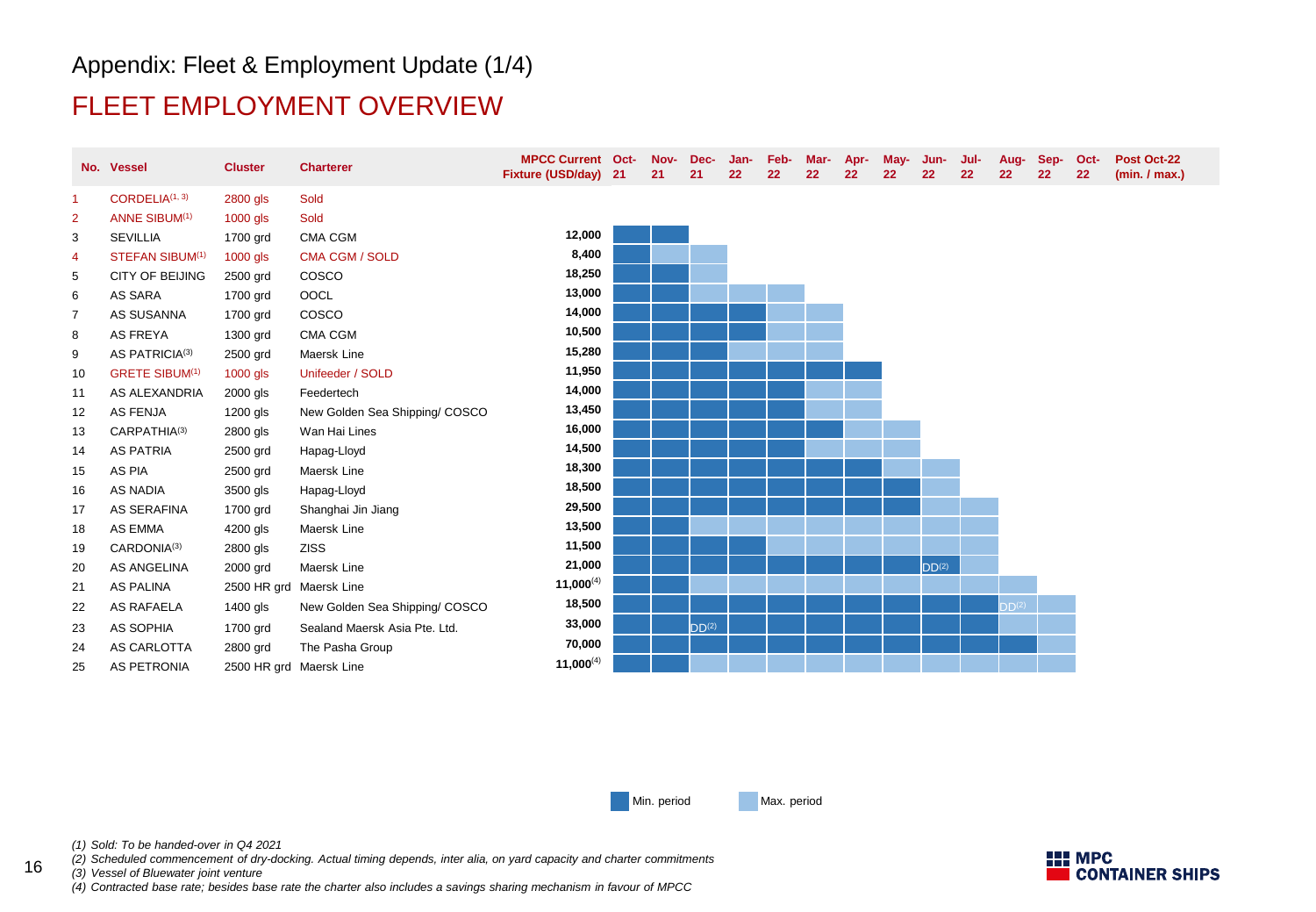## Appendix: Fleet & Employment Update (2/4)

## FLEET EMPLOYMENT OVERVIEW

|    | No. Vessel                  | <b>Cluster</b>       | <b>Charterer</b>               | <b>MPCC Current Oct-</b><br>Fixture (USD/day) 21 |                   | Nov-<br>21 | Dec-<br>21 | Jan-<br>22 | Feb-<br>22 | Mar-<br>22 | Apr-<br>22 | May-<br>22 | Jun-<br>22 | Jul-<br>22 | Aug-<br>22        | Sep-<br>22 | Oct-<br>22 | Post Oct-22<br>(min. / max.) |
|----|-----------------------------|----------------------|--------------------------------|--------------------------------------------------|-------------------|------------|------------|------------|------------|------------|------------|------------|------------|------------|-------------------|------------|------------|------------------------------|
| 26 | CIMBRIA <sup>(2)</sup>      | 2800 gls             | GSL / ZISS                     | 17,750                                           |                   |            |            |            |            |            |            |            |            |            | DD <sup>(2)</sup> |            |            |                              |
| 27 | AS SAVANNA                  | 1700 grd             | Seaboard                       | $9,000/11,750^{(3)}$                             |                   |            |            |            |            |            |            |            |            |            |                   |            |            |                              |
| 28 | AS SAMANTA                  | 1700 grd             | Seaboard                       | $9,000/11,750^{(3)}$                             |                   |            |            |            |            |            |            |            |            |            |                   |            |            |                              |
| 29 | AS PETRA                    | 2500 HR grd Seaboard |                                | 10,000 / 13,000 <sup>(3)</sup>                   |                   |            |            |            |            |            |            |            |            |            |                   |            |            | Sep-22 / Nov-22              |
| 30 | <b>AS PALATIA</b>           | 2500 grd             | Seaboard                       | 10,000 / 13,000 <sup>(3)</sup>                   |                   |            |            |            |            |            |            |            |            |            |                   |            |            | Sep-22 / Nov-22              |
| 31 | AS PETULIA <sup>(2)</sup>   | 2500 grd             | Seaboard                       | 10,000 / 13,000(3)                               |                   |            |            |            |            |            |            |            |            |            |                   |            |            | Sep-22 / Nov-22              |
| 32 | AS SABRINA                  | 1700 grd             | Seaboard                       | $9,000/11,750^{(3)}$                             |                   |            |            |            |            |            |            |            |            |            |                   |            |            | Sep-22 / Nov-22              |
| 33 | AS FLORA                    | 1200 gls             | <b>China United Lines</b>      | 16,900                                           |                   |            |            |            |            |            |            |            |            |            |                   |            |            | Sep-22 / Nov-22              |
| 34 | <b>AS CAROLINA</b>          | 2800 gls             | GSL / ZISS                     | 17,750                                           |                   |            |            |            |            |            |            |            |            |            |                   |            |            | Aug-22 / Nov-22              |
| 35 | AS CALIFORNIA               | 2800 gls             | Sealand Maersk Asia Pte. Ltd.  | 18,000                                           |                   |            |            |            |            |            |            |            |            |            |                   |            |            | <b>Jul-22 / Nov-22</b>       |
| 36 | AS CASPRIA                  | 2800 gls             | <b>ZISS</b>                    | 23,500                                           |                   |            |            |            |            |            |            |            |            |            |                   |            |            | Feb-23 / Mar-23              |
| 37 | AS CARINTHIA <sup>(2)</sup> | 2800 gls             | <b>RCL</b>                     | 24,750                                           |                   |            |            |            |            |            |            |            |            |            |                   |            |            | Mar-23 / Mar-23              |
| 38 | <b>AS LAETITIA</b>          | 1000 grd             | King Ocean                     | 9,250                                            |                   |            |            |            |            |            |            |            |            |            |                   |            |            | Feb-23 / Apr-23              |
| 39 | <b>AS CYPRIA</b>            | 2800 gls             | <b>ONE</b>                     | 18,400                                           |                   |            |            |            |            |            |            |            |            |            |                   |            |            | Feb-23 / May-23              |
| 40 | AS CLARA                    | 2800 gls             | Diamond Line (COSCO)           | 24,750                                           | DD <sup>(1)</sup> |            |            |            |            |            |            |            |            |            |                   |            |            | Mar-23 / Jun-23              |
| 41 | AS CAMELLIA                 | 2800 gls             | Maersk Line                    | 24,550                                           |                   |            |            |            |            |            |            |            |            |            |                   |            |            | Apr-23 / Aug-23              |
| 42 | AS PENELOPE                 | 2500 gls             | New Golden Sea Shipping/ COSCO | 26,500                                           |                   |            |            |            |            |            |            |            |            |            |                   |            |            | May-23 / Aug-23              |
| 43 | AS ROBERTA                  | 1400 gls             | <b>BTL</b>                     | 24,000                                           |                   |            |            |            |            |            |            |            |            |            |                   |            |            | Sep-23 / Nov-23              |
| 44 | <b>AS PAULINE</b>           | 2500 gls             | Seaboard                       | 25,500                                           |                   |            |            |            |            |            |            |            |            |            |                   |            |            | Feb-24 / Mar-24              |
| 45 | <b>AS PAULINA</b>           | 2500 HR grd MSC      |                                | 26,750                                           |                   |            |            |            |            |            |            |            |            |            |                   |            |            | Mar-24 / May-24              |
| 46 | <b>AS ANITA</b>             | 2000 gls             | Diamond Line (COSCO)           | 29,350                                           |                   |            |            |            |            |            |            |            |            |            |                   |            |            | Jul-24 / Jul-24              |
| 47 | AS ALVA                     | 2000 grd             | Feedertech                     | 29,000                                           |                   |            |            |            |            |            |            |            |            |            |                   |            |            | May-24 / Jul-24              |
| 48 | <b>AS CLARITA</b>           | 2800 gls             | Oman Shipping Lines            | 26,975                                           |                   |            |            |            |            |            |            |            |            |            |                   |            |            | Jun-24 / Aug-24              |

Min. period Max. period

*(1) Scheduled commencement of dry-docking. Actual timing depends, inter alia, on yard capacity and charter commitments*

*(2) Vessel of Bluewater joint venture*

17

*(3) Contracted base rate, index-linked (New ConTex) with a floor of USD 9,000 and a ceiling of USD 11,750 for 1,700 TEU vessels and a floor of USD 10,000 and a ceiling of USD 13,000 for 2,500 TEU vessels; besides base rate scheme the charter also includes a savings sharing mechanism in favour of MPCC*

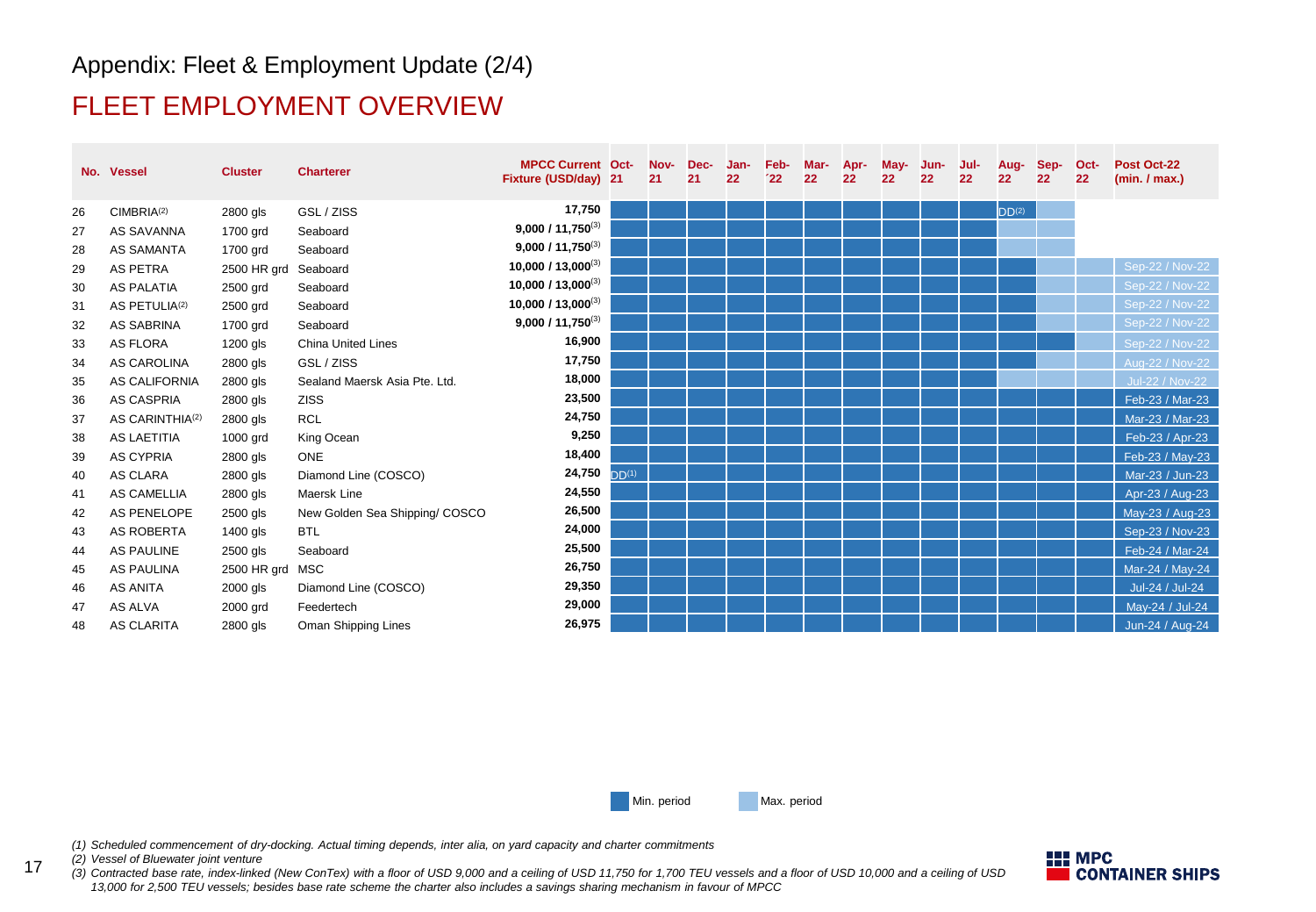## Appendix: Fleet & Employment Update (3/4)

## FLEET EMPLOYMENT OVERVIEW

|    | No. Vessel              | <b>Cluster</b> | <b>Charterer</b>          | <b>MPCC Current Oct-</b><br>Fixture (USD/day) 21 |                   | Nov-<br>21                                                 | Dec-<br>21 | Jan-<br>22           | Feb-<br>22 | Mar-<br>22            | Apr-<br>22 | May-<br>22 | Jun-<br>22 | Jul-<br>22 | Aug-<br>22 | Sep-<br>22 | Oct-<br>22 | Post Oct-22<br>(min. / max.) |
|----|-------------------------|----------------|---------------------------|--------------------------------------------------|-------------------|------------------------------------------------------------|------------|----------------------|------------|-----------------------|------------|------------|------------|------------|------------|------------|------------|------------------------------|
| 49 | AS SICILIA              | 1700 grd       | Feedertech                | 30,000                                           |                   |                                                            |            |                      |            |                       |            |            |            |            |            |            |            | Jul-24 / Sep-24              |
| 50 | AS SERENA               | 1700 grd       | Shanghai Jin Jiang        | $60,000^{(1)}$                                   |                   |                                                            |            | DD <sup>(2)</sup>    |            |                       |            |            |            |            |            |            |            | Jul-24 / Sep-24              |
| 51 | AS CHRISTIANA           | 2800 grd       | <b>CMA CGM</b>            | 32,400                                           |                   |                                                            |            |                      |            |                       |            |            |            |            |            |            |            | Jul-24 / Sep-24              |
| 52 | AS PAOLA                | 2500 grd       | CMA CGM                   | 28,900                                           |                   |                                                            |            |                      |            |                       |            |            |            |            |            |            |            | Aug-24 / Oct-24              |
| 53 | AS CONSTANTINA 2800 gls |                | <b>Bal Shipping Lines</b> | 120,000                                          |                   | $COSCO - 39.900$                                           |            |                      |            |                       |            |            |            |            |            |            |            | Sep-24 / Oct-24              |
| 54 | AS COLUMBIA             | 2800 gls       | <b>China United Lines</b> | 101,000                                          | DD <sup>(2)</sup> | Sea Consortium – first 12 months 85,000, thereafter 15,500 |            |                      |            |                       |            |            |            |            |            |            |            | Aug-24 / Oct-24              |
| 55 | AS CARELIA              | 2800 gls       | Hapag-Lloyd               | 33,000                                           |                   |                                                            |            |                      |            |                       |            |            |            |            |            |            |            | Aug-24 / Nov-24              |
| 56 | AS CLEOPATRA(3)         | 2800 grd       | Hapag-Lloyd               | 33,500                                           |                   |                                                            |            |                      |            |                       |            |            |            |            |            |            |            | Aug-24 / Nov-24              |
| 57 | AS SVENJA               | 1700 grd       | CMA CGM                   | 13,000                                           |                   |                                                            |            |                      |            | On subjects $-29.995$ |            |            |            |            |            |            |            | Oct-24 / Dec-24              |
| 58 | AS CLEMENTINA           | 2800 gls       | Heung-A                   | 10,000                                           |                   |                                                            |            | Feedertech $-35,500$ |            |                       |            |            |            |            |            |            |            | Oct-24 / Dec-24              |
| 59 | AS SELINA               | 1700 grd       | Hapag-Lloyd               | 11,800                                           |                   |                                                            |            | Maersk Line - 29.500 |            |                       |            |            |            |            |            |            |            | Nov-24 / Jan-25              |
| 60 | AS NORA                 | 3500 grd       | <b>CMA CGM</b>            | 40,000                                           |                   |                                                            |            |                      |            |                       |            |            |            |            |            |            |            | Apr-25 / Jun-25              |

Min. period Max. period

18 *(2) Scheduled commencement of dry-docking. Actual timing depends, inter alia, on yard capacity and charter commitments (3) Vessel of Bluewater joint venture*